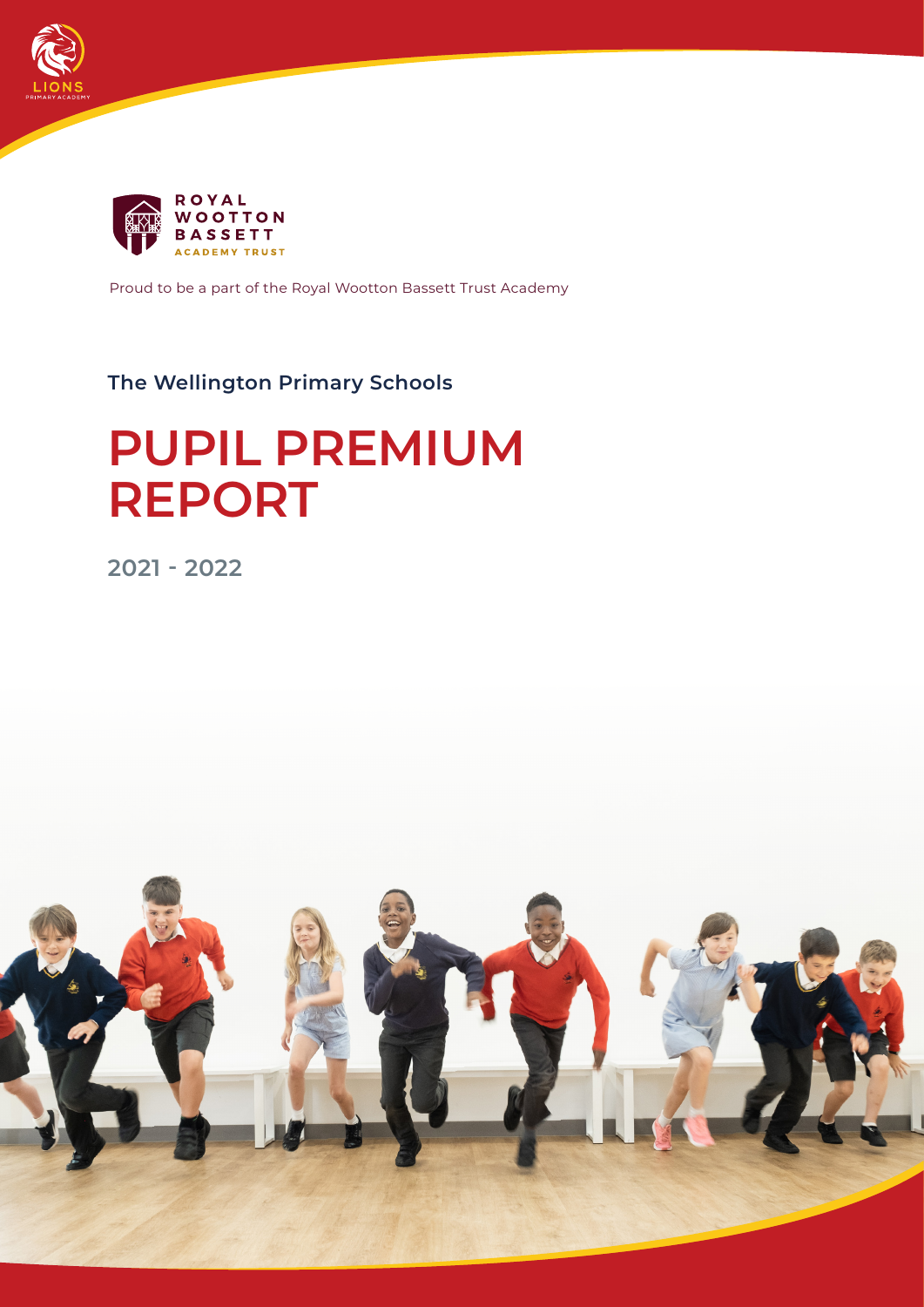

## **PUPIL PREMIUM STRATEGY STATEMENT**

This statement details our school's use of pupil premium (and recovery premium for the 2021 to 2022 academic year) funding to help improve the attainment of our disadvantaged pupils.

It outlines our pupil premium strategy, how we intend to spend the funding in this academic year and the effect that last year's spending of pupil premium had within our school.

#### **SCHOOL OVERVIEW**

| <b>Detail</b>                                                                                             | Data                                        |
|-----------------------------------------------------------------------------------------------------------|---------------------------------------------|
| School name                                                                                               | <b>Wellington Eagles Primary</b><br>Academy |
| Number of pupils in school                                                                                | 204                                         |
| Proportion (%) of pupil premium eligible pupils                                                           | 6.9%                                        |
| Academic year/years that our current pupil premium<br>strategy plan covers (3 year plans are recommended) | 1 of 3<br>2021/2022 to 2024/2025            |
| Date this statement was published                                                                         | 6th December 2021                           |
| Date on which it will be reviewed                                                                         | 1st September 2022                          |
| Statement authorised by                                                                                   | Mrs C Addis                                 |
| Service pupil premium lead                                                                                | Mr J Bailey                                 |
| Governor / Trustee lead                                                                                   | Mr L Price                                  |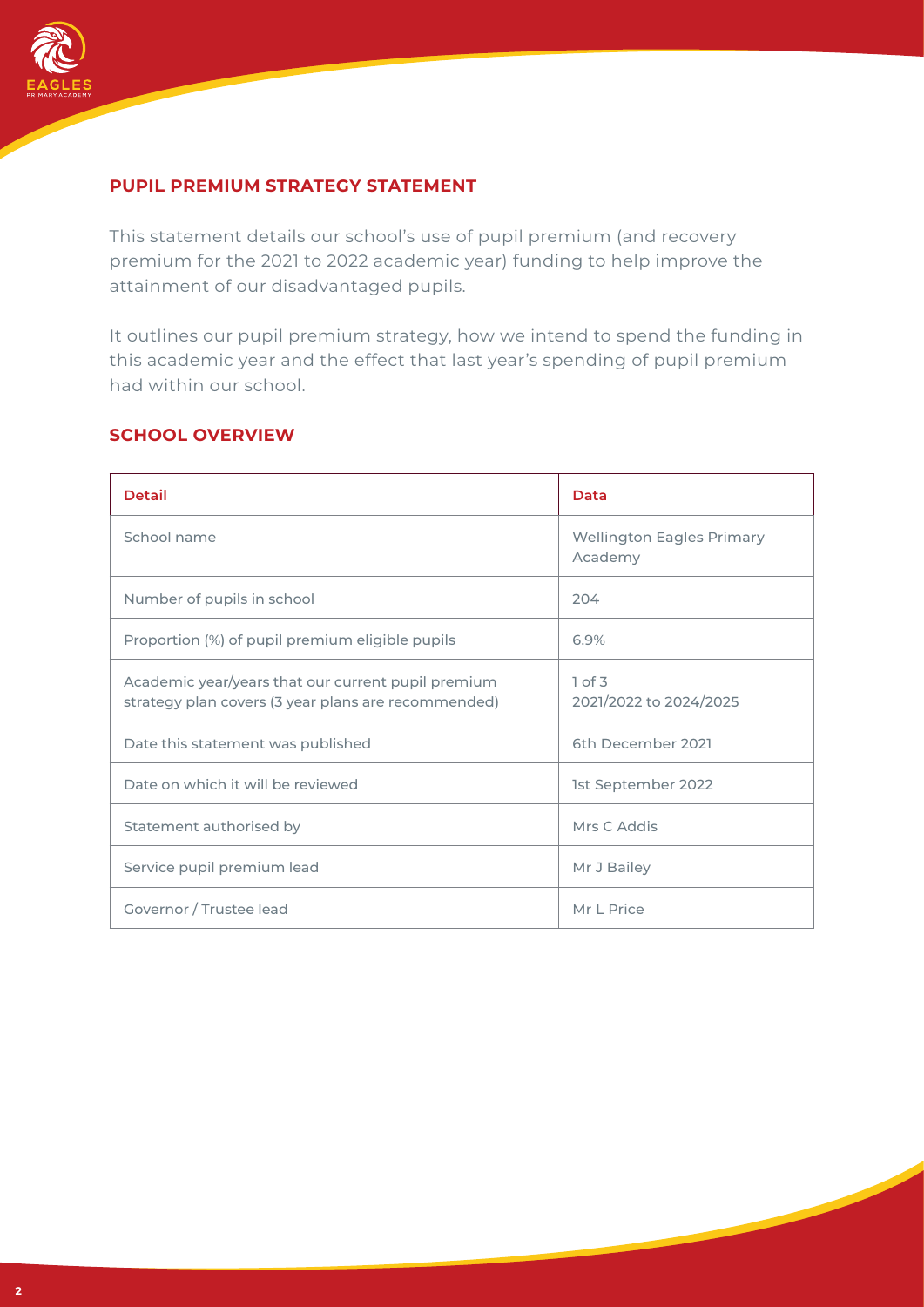

## **FUNDING OVERVIEW**

| <b>Detail</b>                                                                                                                                                              | Amount  |
|----------------------------------------------------------------------------------------------------------------------------------------------------------------------------|---------|
| Pupil premium funding allocation this academic year                                                                                                                        | £18,830 |
| Recovery premium funding allocation this academic year                                                                                                                     | £2,175  |
| Pupil premium funding carried forward from previous<br>years (enter £0 if not applicable)                                                                                  | £2,500  |
| Total budget for this academic year<br>If your school is an academy in a trust that pools this<br>funding, state the amount available to your school this<br>academic year | £23,505 |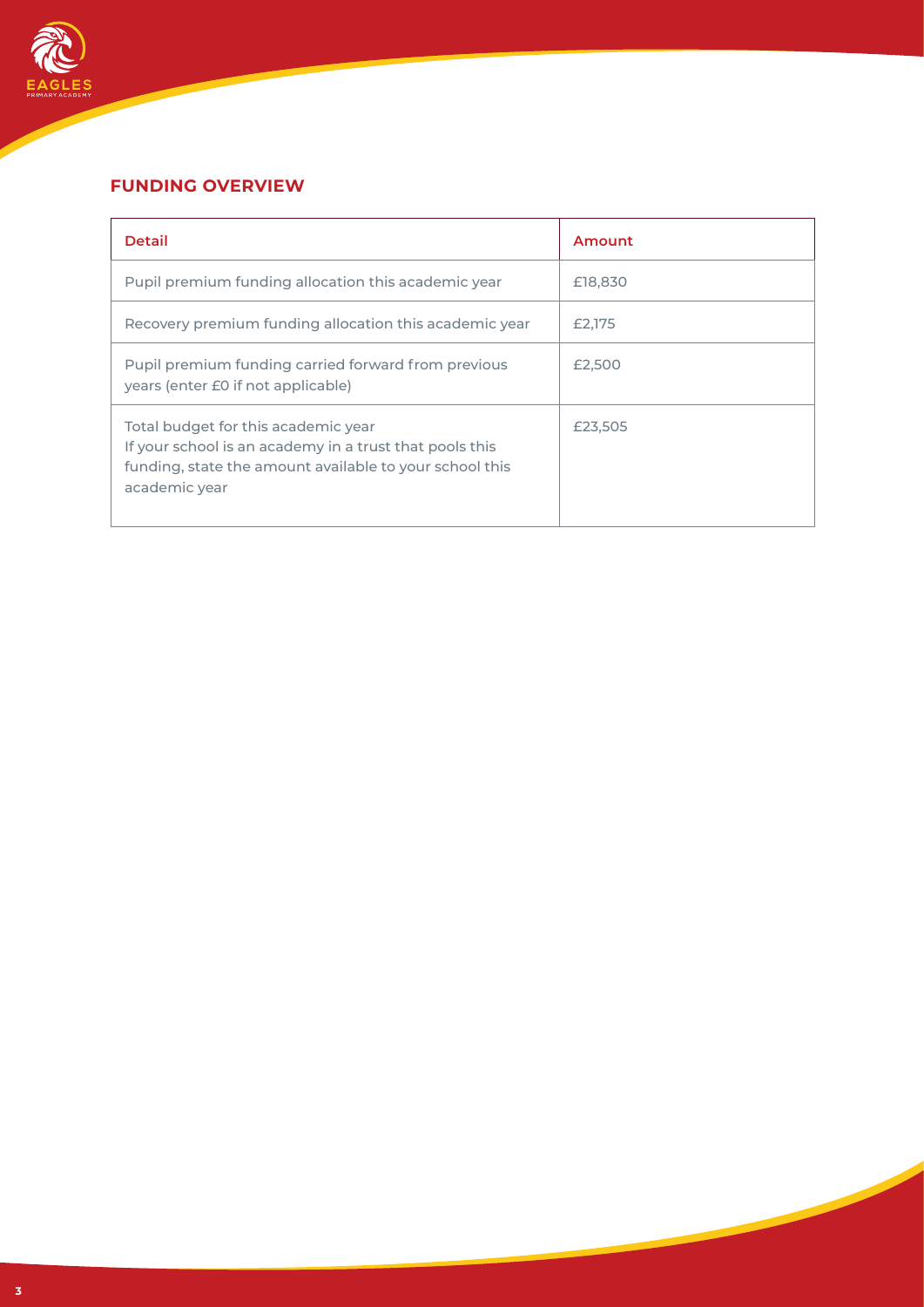

#### **PART A: SERVICE PUPIL PREMIUM STRATEGY PLAN**

#### **STATEMENT OF INTENT**

At Wellington Eagles, we want to close the disadvantaged attainment and progress gap by providing additional targeted resources for disadvantaged learners and improving the quality of education for all learners.

Additionally, we believe that every child deserves a rich and varied education and that we, as a school, should strive to provide as many opportunities as we can in order for our children to succeed. We recognise that, in order to provide high quality education to all our children, additional interventions and provisions are required for those for whom we receive Pupil Premium funding and Service Premium funding.

The strategy laid out in this report aims to achieve this by providing staff with training to ensure pupils are accessing high quality first teaching, providing purposeful resources, subsidising costs of education visits and providing opportunities for disadvantaged pupils that they usually would not have access to. Additionally, we aim to provide each class with an additional adult in the mornings to provide support for our pupils. In the afternoon, these adults will be used to provide key interventions for targeted pupils.

We want our disadvantaged learners to have the best possible education whilst providing them with a range of wider opportunities.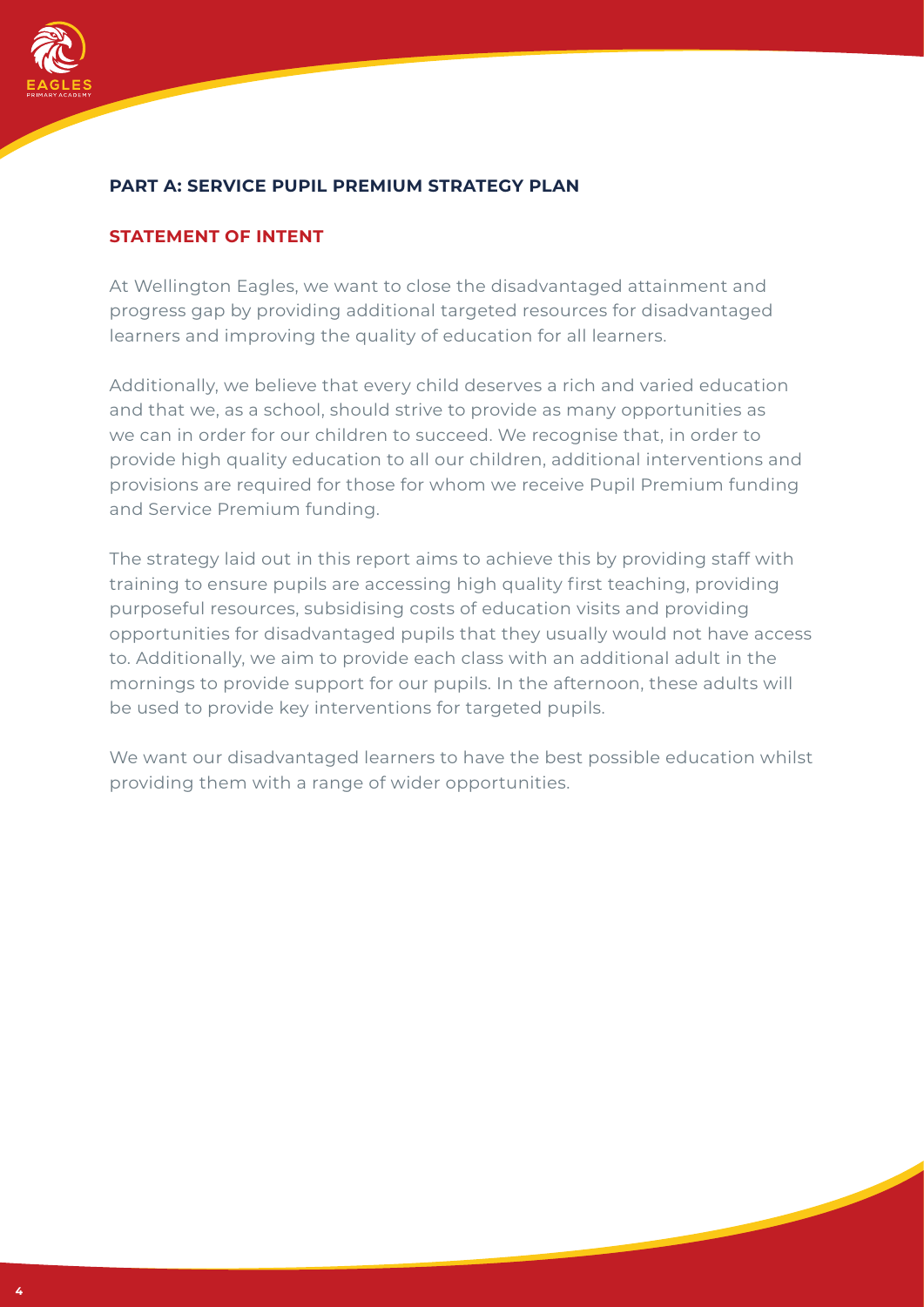

## **CHALLENGES**

This details the key challenges to achievement that we have identified among our disadvantaged pupils.

| <b>Challenge number</b> | <b>Details of challenge</b>                                                                                                                                                                                                                                                                                                                                                                                       |
|-------------------------|-------------------------------------------------------------------------------------------------------------------------------------------------------------------------------------------------------------------------------------------------------------------------------------------------------------------------------------------------------------------------------------------------------------------|
|                         | Our assessments, observations and discussions with staff have<br>identified that large gaps in skills and knowledge have formed<br>within our disadvantaged pupils from the impact of nationwide<br>lockdowns. These are evident from Reception through to KS2 and in<br>general, are more prevalent among our disadvantaged pupils than<br>their peers.                                                          |
| $\overline{2}$          | Our assessments and discussions with staff show that<br>disadvantaged pupils have low attainment across the core subjects<br>(Reading, Writing and Maths).                                                                                                                                                                                                                                                        |
| 3                       | Observations and discussions with staff and pupils show that pupil<br>engagement and the resilience of disadvantaged pupils is low.                                                                                                                                                                                                                                                                               |
| 4                       | Observations and discussions with staff indicate that parental<br>support and engagement (reading at home, visit/visitor uptake) is<br>low for our disadvantaged pupils.                                                                                                                                                                                                                                          |
| 5                       | 13% of our disadvantaged pupils are on the SEND register. Our<br>assessments and observations of these pupils indicate that extra<br>provisions are needed to support them with their learning.                                                                                                                                                                                                                   |
| 6                       | Our assessments and observations indicate that the education and<br>wellbeing of many of our disadvantaged pupils have been impacted<br>by the nationwide lockdowns to a greater extent than for other<br>pupils. These findings are supported by national studies.<br>This has resulted in significant knowledge gaps leading to pupils<br>falling further behind age-related expectations, especially in maths. |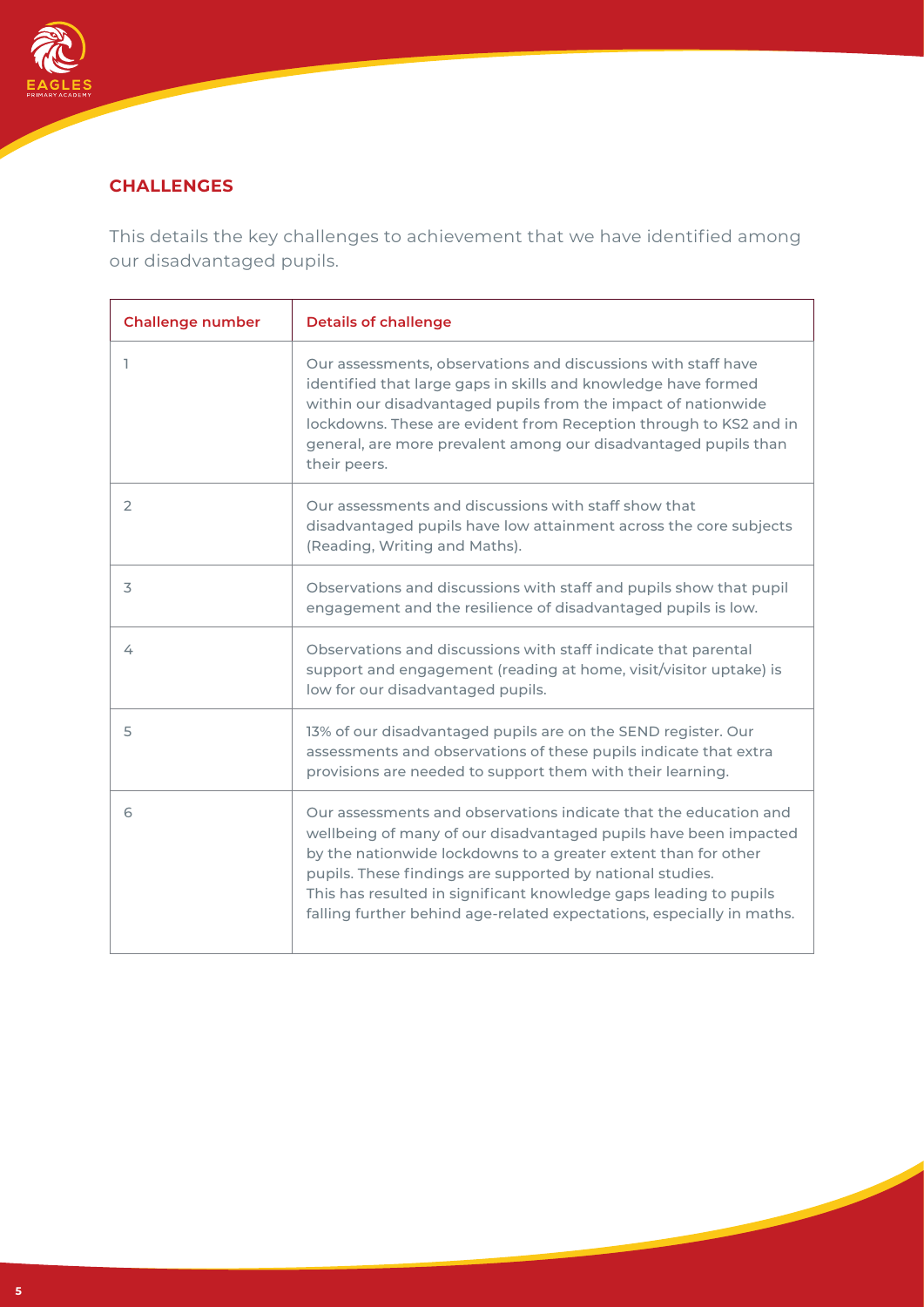

## **INTENDED OUTCOMES**

This explains the outcomes we are aiming for by the end of our current strategy plan, and how we will measure whether they have been achieved.

| <b>Intended</b><br>outcome                                                                                                               | <b>Success criteria</b>                                                                                                                                                                                                                                                                                                                                                                                                                                                                                                                                                                                                                                                                                                                                                                                                                                                                                                                        |
|------------------------------------------------------------------------------------------------------------------------------------------|------------------------------------------------------------------------------------------------------------------------------------------------------------------------------------------------------------------------------------------------------------------------------------------------------------------------------------------------------------------------------------------------------------------------------------------------------------------------------------------------------------------------------------------------------------------------------------------------------------------------------------------------------------------------------------------------------------------------------------------------------------------------------------------------------------------------------------------------------------------------------------------------------------------------------------------------|
| Gaps in<br>disadvantaged<br>learners learning<br>are addressed                                                                           | Gaps identified tracked (NC objectives) and planned for.<br>ò.<br>High quality first teaching in place and monitored through regular<br>o.<br>learning walks.<br>Focus groups / interventions in place to catch pupils up.<br>ò.<br>Assessment used to monitor effectiveness of teaching and<br>٠<br>learning.<br>Accelerated progress is visible.<br>ò.                                                                                                                                                                                                                                                                                                                                                                                                                                                                                                                                                                                       |
| <b>Higher attainment</b><br>across the core<br>subjects (Reading,<br>Writing and<br>Maths) through<br>improved quality<br>first teaching | Diminished gap between disadvantaged and non-disadvantaged<br>×.<br>learners.<br>Disadvantaged learners in line with the national average of pupils<br>$\mathbf{e}^{(1)}$ .<br>meeting age-related expectations.<br>High quality first teaching in lessons monitored through regular<br>÷.<br>learning walks.<br>Lessons are planned to a high standard.<br>٠<br>Book scrutiny used to monitor quality of teaching and learning.<br>٠<br>Assessment used to monitor effectiveness of teaching and<br>٠<br>learning.<br>Disadvantaged learners working within focus groups /<br>٠<br>interventions.<br>Increased parental engagement in reading and home learning.<br>÷.<br>Teachers can confidently discuss the needs of disadvantaged<br>ò.<br>pupils in their pupil progress meetings.<br>KS2 outcomes by 2024/25 show that 100% of disadvantaged pupils<br>ò.<br>are making expected progress. 70% are meeting age related<br>expectations. |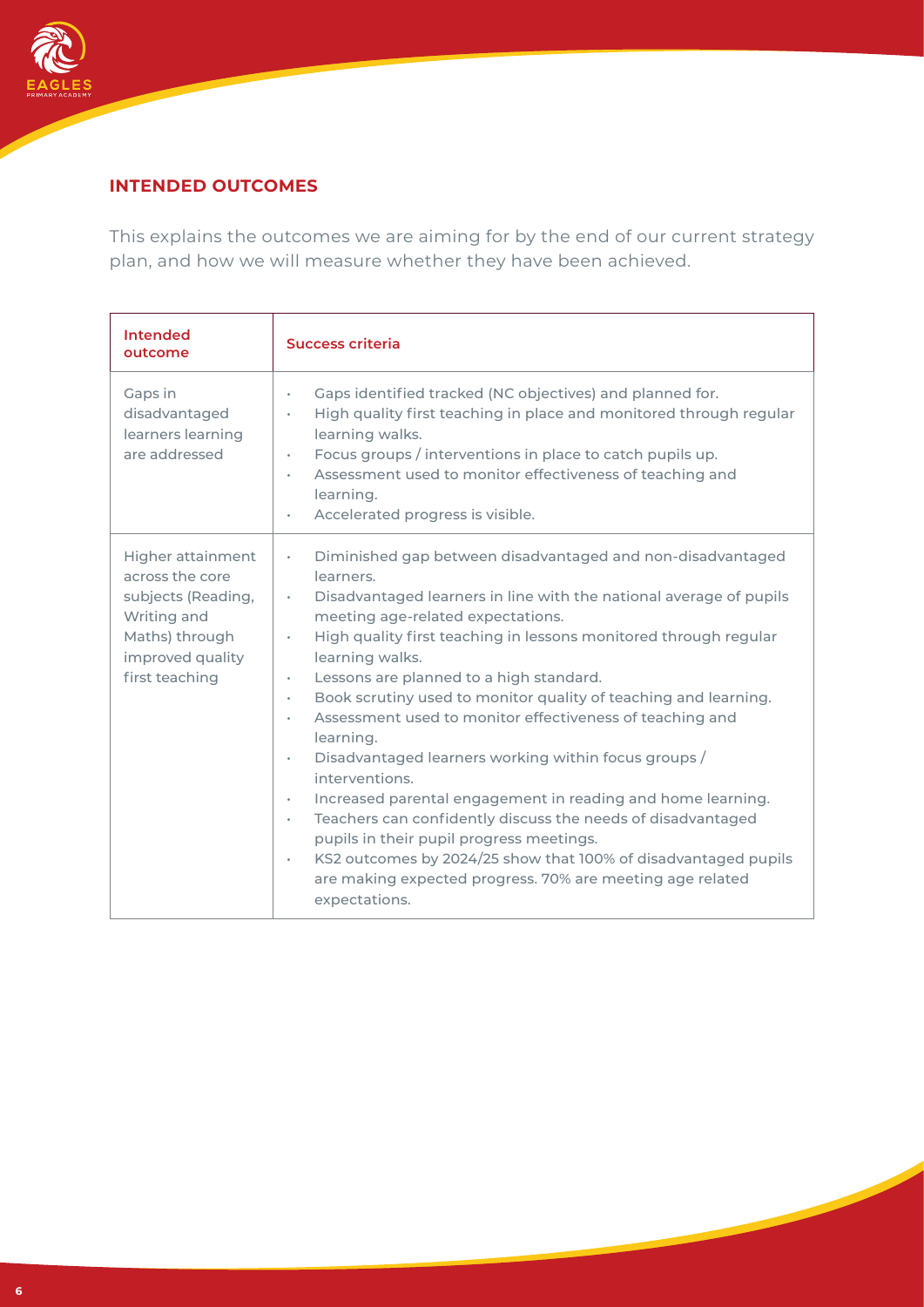

| Engaged,<br>confident and<br>resilient learners                                                                                   | Gaps identified tracked (NC objectives) and planned for.<br>٠<br>High quality first teaching in place and monitored through regular<br>٠<br>learning walks.<br>Focus groups / interventions in place to catch pupils up.<br>٠<br>Assessment used to monitor effectiveness of teaching and<br>٠<br>learning.<br>Accelerated progress is visible.<br>٠                                                                                                                                                                                                                                                                                                                                                                                                                                                                          |
|-----------------------------------------------------------------------------------------------------------------------------------|-------------------------------------------------------------------------------------------------------------------------------------------------------------------------------------------------------------------------------------------------------------------------------------------------------------------------------------------------------------------------------------------------------------------------------------------------------------------------------------------------------------------------------------------------------------------------------------------------------------------------------------------------------------------------------------------------------------------------------------------------------------------------------------------------------------------------------|
| Higher attainment<br>across the core<br>subjects (Reading,<br>Writing and<br>Maths) through<br>improved quality<br>first teaching | Improved outcomes for disadvantaged learners.<br>٠<br>An embedded and engaging curriculum which encourages the<br>٠<br>'curious child'.<br>School values are taught through class and assemblies.<br>٠<br>Opportunities for disadvantaged learners to show off their work in<br>×.<br>class in order to build confidence.<br>Lessons are engaging and the use of a hook engages learners and<br>٠<br>sparks their curiosity.<br>PSHE and visitors used to cover aspirations alongside regular<br>٠<br>discussions around life aims and goals.<br>A large uptake to a wide range of opportunities made available to<br>٠<br>disadvantaged learners so that they can gain new experiences.<br>Disadvantaged learners to be encouraged to take risks and learn<br>٠<br>from their mistakes in order to develop their resilience. |
| To achieve and<br>sustain improved<br>wellbeing for<br>all pupils in our<br>school, particularly<br>our disadvantaged<br>pupils.  | Sustained high levels of wellbeing from 2024/25 demonstrated by:<br>qualitative data from student voice, student and parent surveys<br>٠<br>and teacher observations<br>a significant increase in participation in enrichment activities,<br>٠<br>particularly among disadvantaged pupils                                                                                                                                                                                                                                                                                                                                                                                                                                                                                                                                     |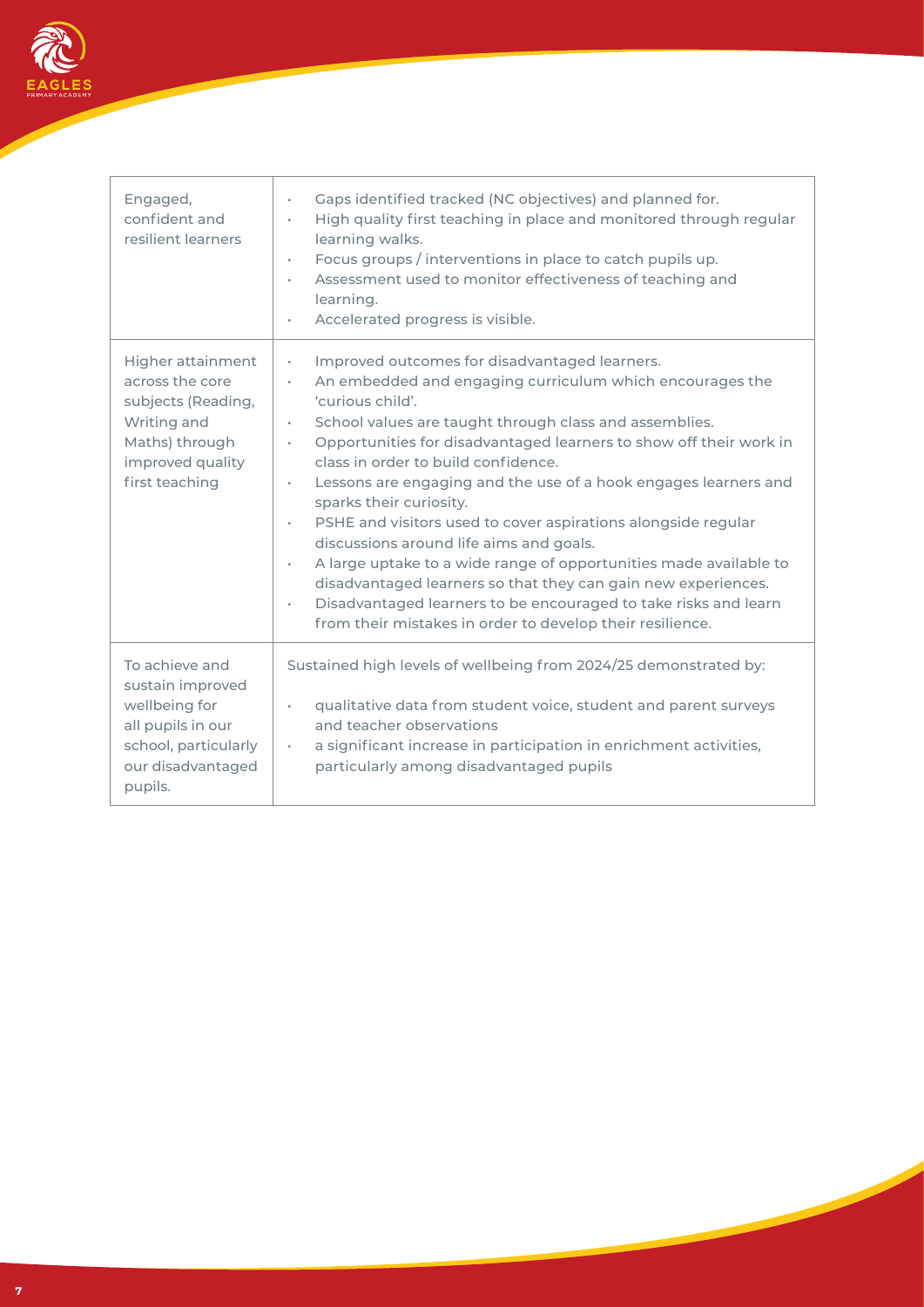

## **ACTIVITY IN THIS ACADEMIC YEAR**

This details how we intend to spend our pupil premium (and recovery premium funding) this academic year to address the challenges listed above.

## **TEACHING (FOR EXAMPLE, CPD, RECRUITMENT AND RETENTION)**

Budgeted cost: £19,330

| <b>Activity</b>                                                                                                                                                                                                                                                                                                                                                                                                                | Evidence that supports this approach                                                                                                                                                                                                                                                                                                                                                                                                                                                                                                                                                                                       | <b>Challenge</b><br>number(s)<br>addressed |
|--------------------------------------------------------------------------------------------------------------------------------------------------------------------------------------------------------------------------------------------------------------------------------------------------------------------------------------------------------------------------------------------------------------------------------|----------------------------------------------------------------------------------------------------------------------------------------------------------------------------------------------------------------------------------------------------------------------------------------------------------------------------------------------------------------------------------------------------------------------------------------------------------------------------------------------------------------------------------------------------------------------------------------------------------------------------|--------------------------------------------|
| Every child receives teaching<br>which is at least good and<br>often outstanding in every<br>classroom every day.<br>Teacher and teaching<br>assistant development<br>through CPD.<br>Needs to be identified<br>through learning walks,<br>book scrutiny, professional<br>dialogue and addressed<br>through performance<br>management.<br>We will purchase resources<br>and fund ongoing teacher<br>training and release time. | What happens in the classroom makes<br>the biggest difference: improving<br>teaching quality generally leads to<br>greater improvements at lower cost<br>than structural changes. There is<br>particularly good evidence around the<br>potential impact of teacher professional<br>development; but the supply of<br>high-quality training is limited. - EEF<br>(Education Endowment Foundation)<br>Research has shown that improving<br>the nature and quality of TAs' talk to<br>pupils can support the development<br>of independent learning skills, which<br>are associated with improved learning<br>outcomes. - EEF | 1, 2, 3, 5                                 |
|                                                                                                                                                                                                                                                                                                                                                                                                                                | Schools should focus first on developing<br>core classroom teaching strategies that<br>improve the literacy capabilities of the<br>whole class. With this in place, the need<br>for additional support should decrease.<br>$-EEF$                                                                                                                                                                                                                                                                                                                                                                                          |                                            |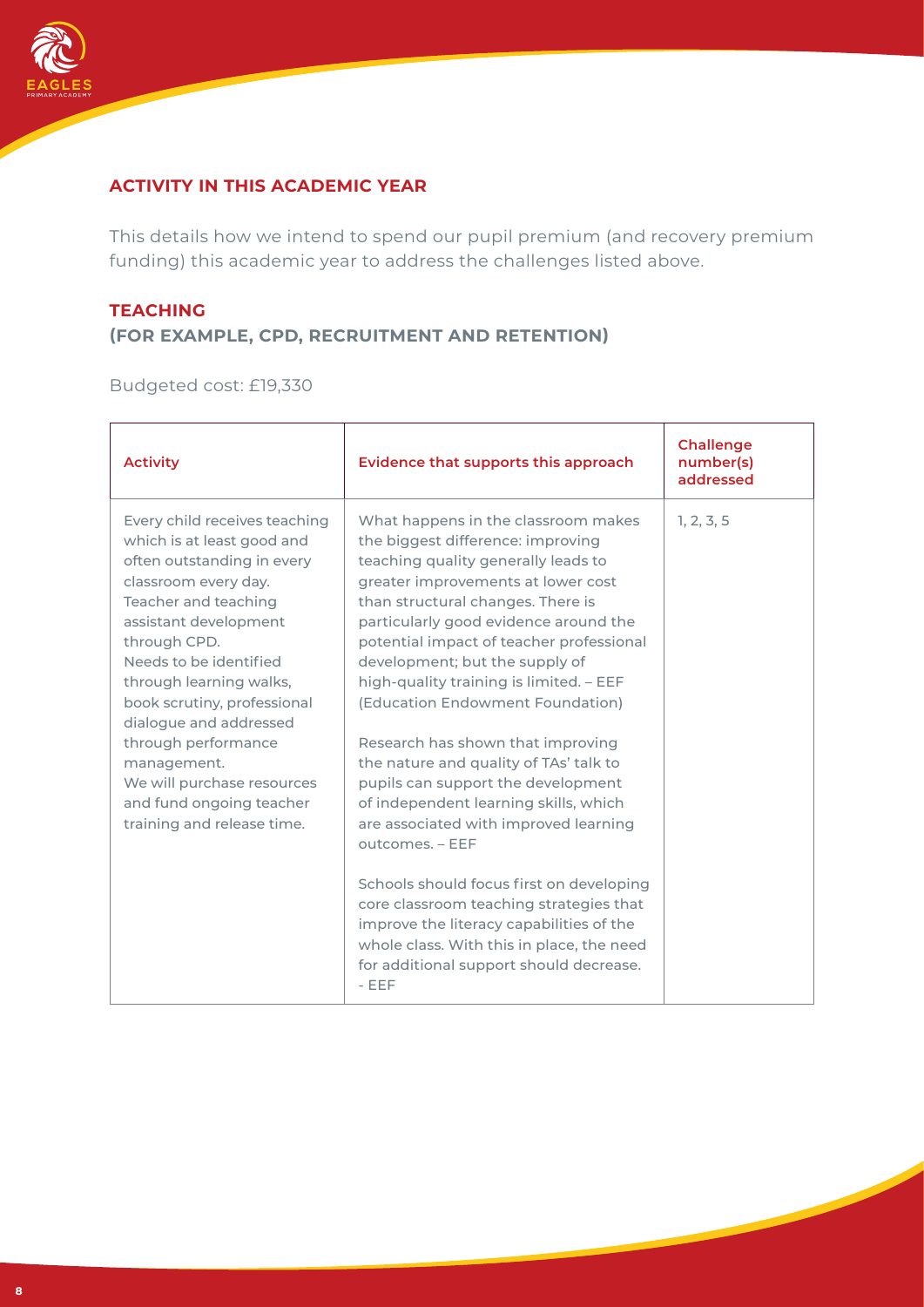

| Continued development<br>of subject leaders and the<br>school's curriculum through<br>an outside consultant (TT<br>Education).<br>We will purchase resources<br>and fund ongoing teacher<br>training and release time.    | What happens in the classroom makes<br>the biggest difference: improving<br>teaching quality generally leads to<br>greater improvements at lower cost<br>than structural changes. There is<br>particularly good evidence around the<br>potential impact of teacher professional<br>development; but the supply of high-<br>quality training is limited. - EEF                                                                                                                                                                                                                                                                                                                                   | 1, 2, 3, 5    |
|---------------------------------------------------------------------------------------------------------------------------------------------------------------------------------------------------------------------------|-------------------------------------------------------------------------------------------------------------------------------------------------------------------------------------------------------------------------------------------------------------------------------------------------------------------------------------------------------------------------------------------------------------------------------------------------------------------------------------------------------------------------------------------------------------------------------------------------------------------------------------------------------------------------------------------------|---------------|
| Teaching assistants working<br>within classes for core<br>subjects under the direction<br>of class teachers.<br>TAs to develop pupil<br>independent learning skills<br>and provide one-to-one and<br>small group support. | Results from observations made as part<br>of the DISS project confirm teachers'<br>views that TAs had a positive effect<br>in terms of reducing disruption and<br>allowing more time for teachers to<br>teach. - EEF<br>Research on TAs delivering targeted<br>interventions in one-to-one or small<br>group settings shows a consistent<br>impact on attainment of approximately<br>three to four additional months'<br>progress (effect size 0.2-0.3). Crucially,<br>these positive effects are only observed<br>when TAs work in structured settings<br>with high quality support and training.<br>$-EEF$                                                                                    | 1, 2, 3, 5    |
| Development of effective<br>staff feedback to pupils.<br>We will purchase resources<br>and fund ongoing teacher<br>training and release time.                                                                             | 1. Providing feedback is a well-<br>evidenced and has a high impact on<br>learning outcomes. Effective feedback<br>tends to focus on the task, subject and<br>self-regulation strategies: it provides<br>specific information on how to improve.<br>2. Feedback can be effective during,<br>immediately after and some time after<br>learning. Feedback policies should not<br>over specify the frequency of feedback<br>3. Feedback can come from a variety of<br>sources - studies have shown positive<br>effects of feedback from teachers and<br>peers. Feedback delivered by digital<br>technology also has positive effects<br>(albeit slightly lower than the overall<br>average). - EEF | 1, 2, 3, 4, 5 |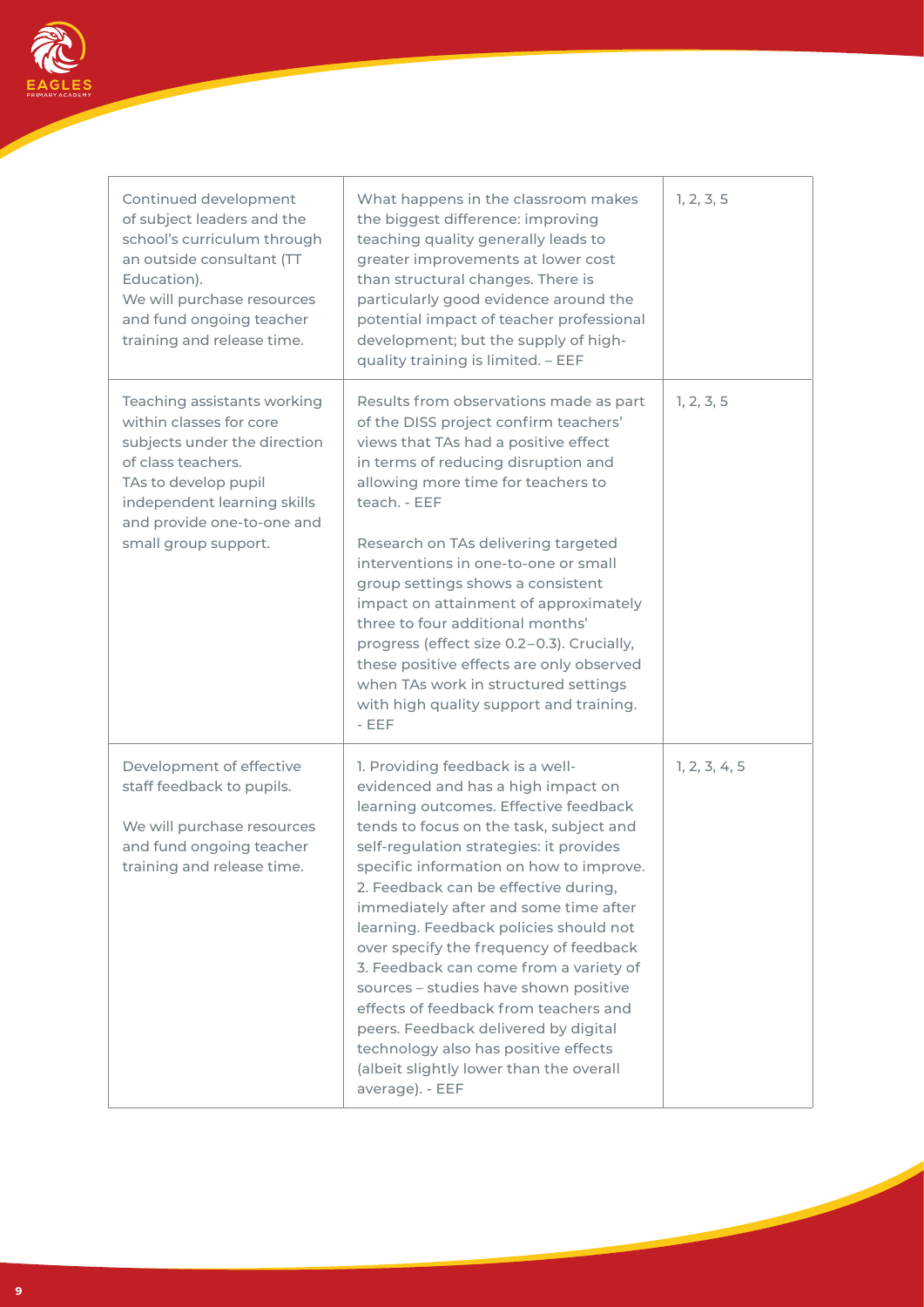

| Purchase of a DfE validated<br>Systematic Synthetic<br>Phonics programme to<br>secure stronger phonics<br>teaching for all pupils.                                       | Phonics approaches have a strong<br>evidence base that indicates a<br>positive impact on the accuracy of<br>word reading (though not necessarily<br>comprehension), particularly for<br>disadvantaged pupils. - EEF               | 1, 2, 3, 5 |
|--------------------------------------------------------------------------------------------------------------------------------------------------------------------------|-----------------------------------------------------------------------------------------------------------------------------------------------------------------------------------------------------------------------------------|------------|
| Purchase of standardised<br>diagnostic assessments for<br>Reading and GPS.<br>Training for staff to ensure<br>assessments are interpreted<br>and administered correctly. | Standardised tests can provide reliable<br>insights into the specific strengths and<br>weaknesses of each pupil to help ensure<br>they receive the correct additional<br>support through interventions or<br>teacher instruction: | 1, 2, 5    |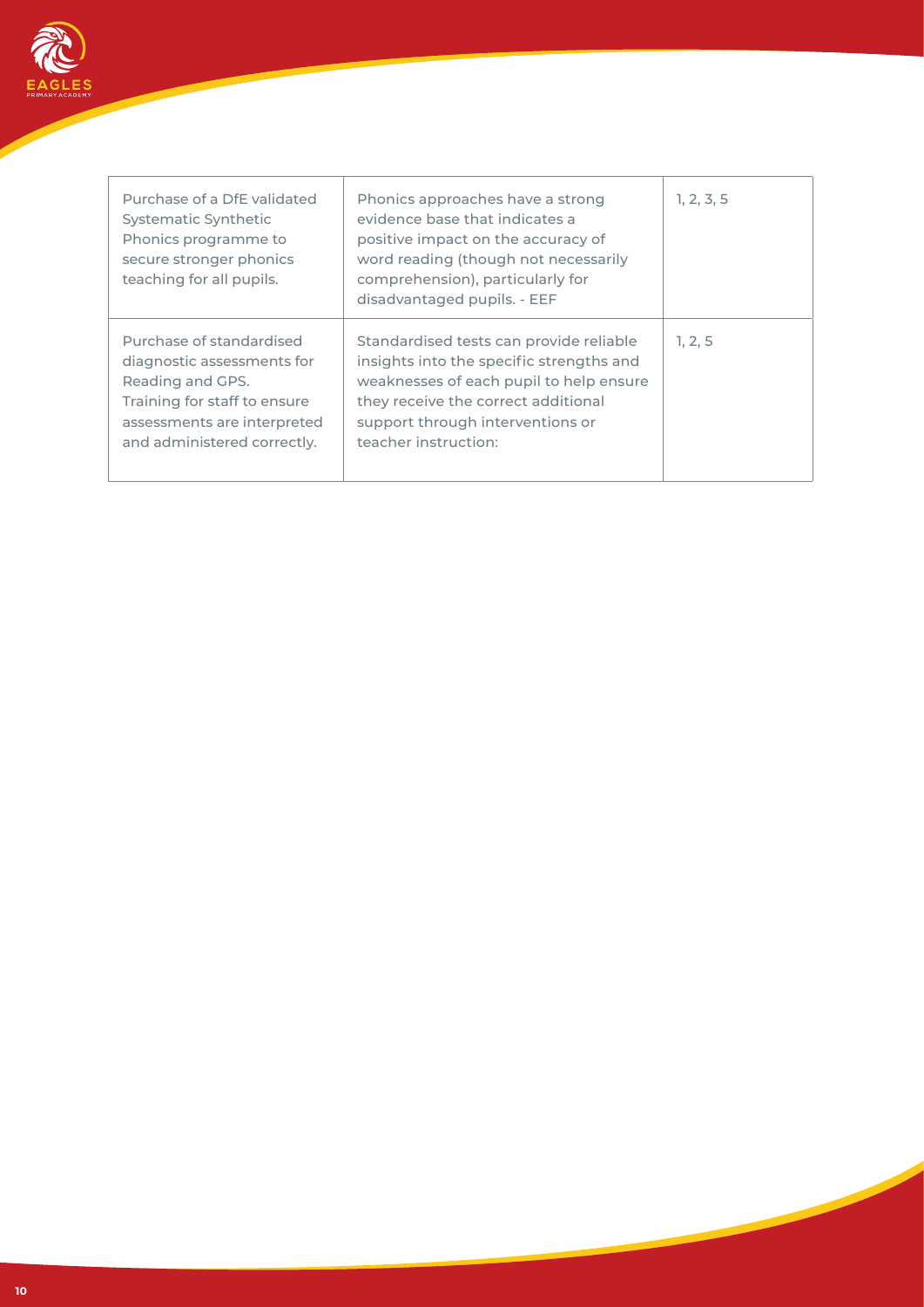

#### **TARGETED ACADEMIC SUPPORT**

**(FOR EXAMPLE, TUTORING, ONE-TO-ONE SUPPORT STRUCTURED INTERVENTIONS**

Budgeted cost: £2,675

| <b>Activity</b>                                                                                                                                                                 | Evidence that supports this approach                                                                                                                                                                                                                                                                          | <b>Challenge</b><br>number(s)<br>addressed |
|---------------------------------------------------------------------------------------------------------------------------------------------------------------------------------|---------------------------------------------------------------------------------------------------------------------------------------------------------------------------------------------------------------------------------------------------------------------------------------------------------------|--------------------------------------------|
| Teaching assistants<br>to provide targeted<br>interventions, which are<br>to be identified through<br>assessments, CAPs meetings<br>and discussions with the<br>Inclusion Team. | Targeted small group and one-to-<br>one interventions have the potential<br>for the largest immediate impact on<br>attainment. - The EEF<br>Although the majority of TA-delivered<br>interventions showing positive effects<br>involve one-to-one instruction, small                                          | 1, 2, 5                                    |
|                                                                                                                                                                                 | group approaches also show promise,<br>with similar impacts observed<br>compared to one-to-one interventions.<br>Although further research is needed,<br>this suggests it may be worth exploring<br>small group interventions as a cost-<br>effective alternative to delivery on a<br>one-to-one basis. - EEF |                                            |
|                                                                                                                                                                                 | The average impact of the deployment<br>of teaching assistants is about an<br>additional four months' progress over<br>the course of a year. - EEF                                                                                                                                                            |                                            |

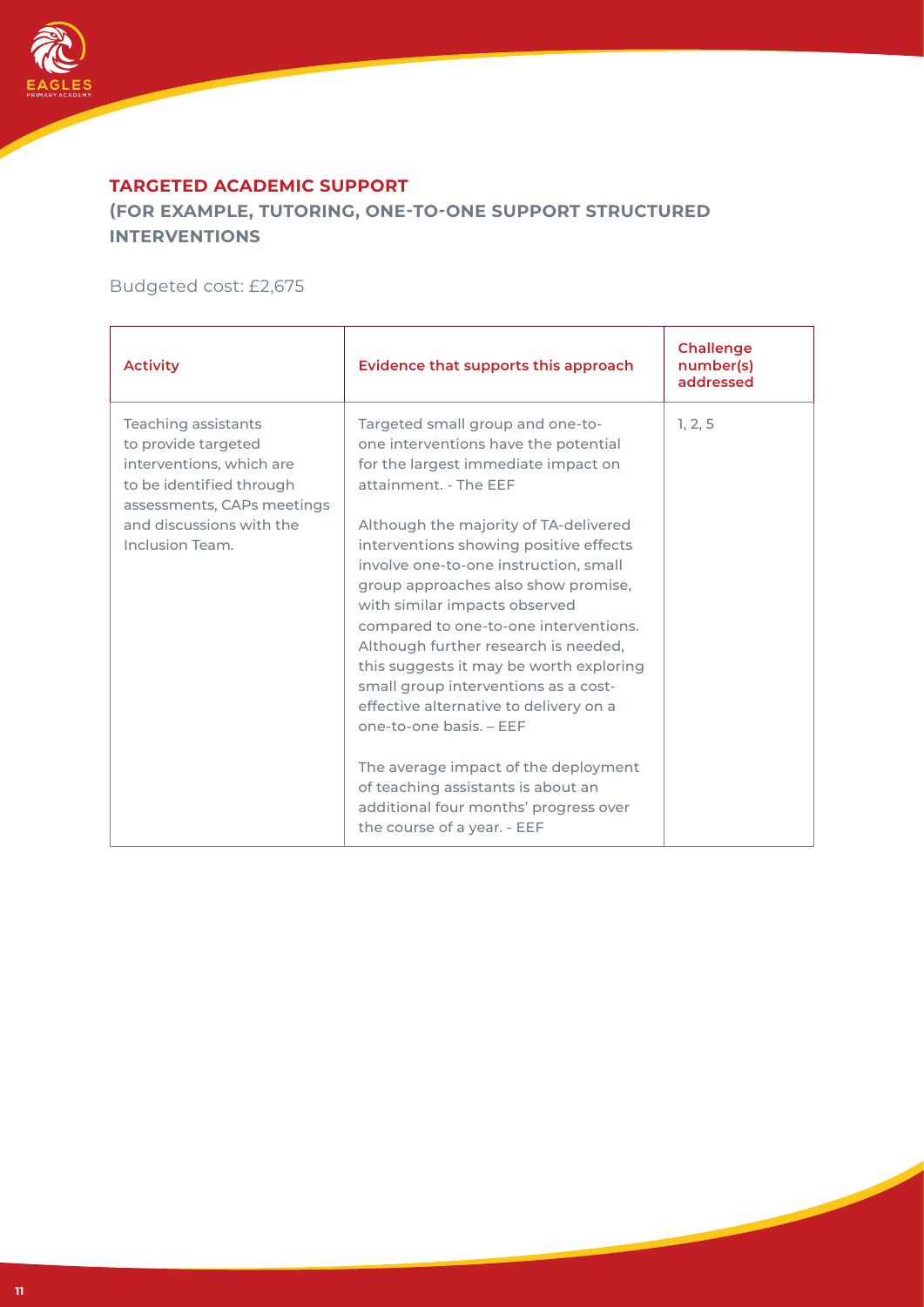

| Targeted 1:1 reading in school<br>to ensure disadvantaged<br>pupils are having a regular<br>opportunity to read to an<br>adult.<br>Questioning from the adults<br>will provide much needed<br>comprehension skills<br>development.<br>Use of Accelerated Reader<br>to provide a diagnostic<br>for pupils. Additionally, to<br>identify the correct reading<br>levels for pupils and provide<br>relevant assessments. | The average impact of reading<br>comprehension strategies is an<br>additional six months' progress<br>over the course of a year. Successful<br>reading comprehension approaches<br>allow activities to be carefully tailored<br>to pupils' reading capabilities, and<br>involve activities and texts that provide<br>an effective, but not overwhelming,<br>challenge. - EEF                                                                                                                                                                       | 1, 2       |
|----------------------------------------------------------------------------------------------------------------------------------------------------------------------------------------------------------------------------------------------------------------------------------------------------------------------------------------------------------------------------------------------------------------------|----------------------------------------------------------------------------------------------------------------------------------------------------------------------------------------------------------------------------------------------------------------------------------------------------------------------------------------------------------------------------------------------------------------------------------------------------------------------------------------------------------------------------------------------------|------------|
| Targeted 1:1 and/or small<br>group interventions through<br>additional boosters to<br>address gaps created in<br>disadvantaged pupil's<br>learning because of the<br>nationwide lockdowns.                                                                                                                                                                                                                           | 1. Small group tuition has an average<br>impact of four months' additional<br>progress over the course of a year.<br>2. Small group tuition is most likely to<br>be effective if it is targeted at pupils'<br>specific needs. Diagnostic assessment<br>can be used to assess the best way to<br>target support.<br>3. One to one tuition and small group<br>tuition are both effective interventions.<br>However, the cost effectiveness of<br>teaching in small groups indicates that<br>greater use of this approach may be<br>worthwhile. - EEF | 1, 2       |
| Purchase of online tracking<br>and assessment tool to<br>allow leaders and teachers<br>to monitor and track pupil<br>assessment.                                                                                                                                                                                                                                                                                     | Pupils progress at different rates so<br>regular monitoring and assessment is<br>important to minimise misallocation<br>and ensure challenge for all pupils. -<br>EEF                                                                                                                                                                                                                                                                                                                                                                              | 1, 2, 3, 5 |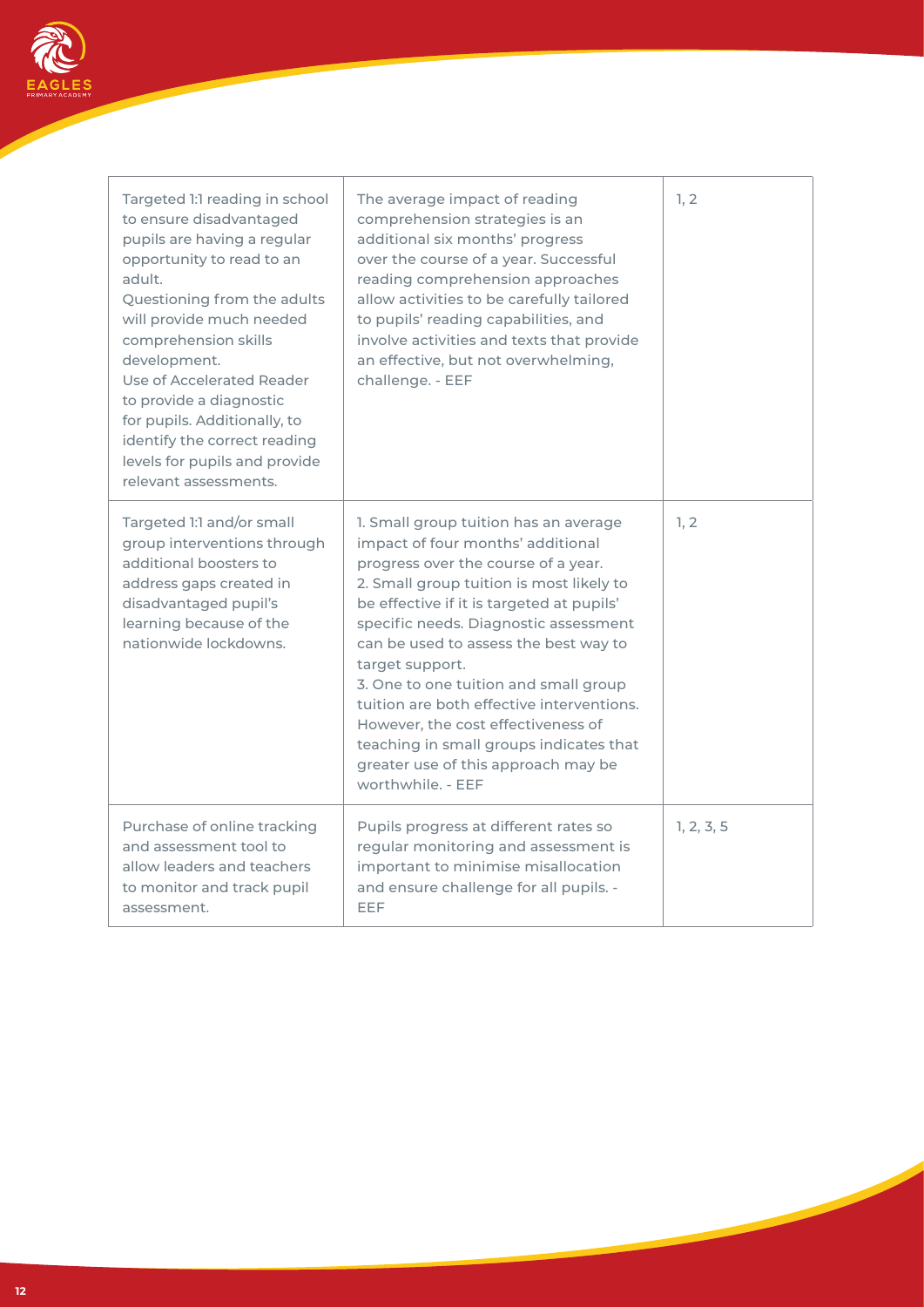

# **WIDER STRATEGIES**

## **(FOR EXAMPLE, RELATED TO ATTENDANCE, BEHAVIOUR, WELLBEING)**

## Budgeted cost: £1,500.00

| <b>Activity</b>                                                                                                                                                                          | Evidence that supports this approach                                                                                                                                                                                                                                                                                                                                                                                                                                                                                                                                                                                                                                                                                                                                                                                                                                                                                                                                                                                                                                                                              | <b>Challenge</b><br>number(s)<br>addressed |
|------------------------------------------------------------------------------------------------------------------------------------------------------------------------------------------|-------------------------------------------------------------------------------------------------------------------------------------------------------------------------------------------------------------------------------------------------------------------------------------------------------------------------------------------------------------------------------------------------------------------------------------------------------------------------------------------------------------------------------------------------------------------------------------------------------------------------------------------------------------------------------------------------------------------------------------------------------------------------------------------------------------------------------------------------------------------------------------------------------------------------------------------------------------------------------------------------------------------------------------------------------------------------------------------------------------------|--------------------------------------------|
| Support for extracurricular<br>activities, enrichment and<br>rewards.<br>Implementation of Children's<br>University to provide a<br>range of opportunities to<br>disadvantaged learners. | Outdoor Adventure Learning might provide<br>opportunities for disadvantaged pupils to<br>participate in activities that they otherwise<br>might not be able to access. Through<br>participation in these challenging physical<br>and emotional activities, outdoor adventure<br>learning interventions can support pupils<br>to develop non-cognitive skills such as<br>resilience, self-confidence and motivation. -<br>EEF                                                                                                                                                                                                                                                                                                                                                                                                                                                                                                                                                                                                                                                                                      | 3, 4, 6                                    |
|                                                                                                                                                                                          | EEF funded this project to test whether<br>extra-curricular activities, including social<br>action, can help to improve pupil attainment<br>and other attitudes and skills, such as<br>motivation, confidence and team-working.<br>There is a growing appetite to understand<br>whether activities like these can promote<br>improved outcomes, and there is also<br>evidence that children from disadvantaged<br>backgrounds are currently less likely to<br>participate in these types of activities.<br>This trial found positive impacts on<br>Key Stage 2 maths and reading results<br>equivalent to about 2 months' additional<br>progress. Small improvements were also<br>seen for a range of non-cognitive outcomes,<br>such as teamwork, social responsibility, and<br>aspirations. These results have moderate<br>security, and further evaluation would be<br>needed before we can be confident that<br>the results apply to other schools, but they<br>provide initial evidence that well-supported<br>enrichment activities can improve children's<br>academic and non-cognitive outcomes. -<br>EEF |                                            |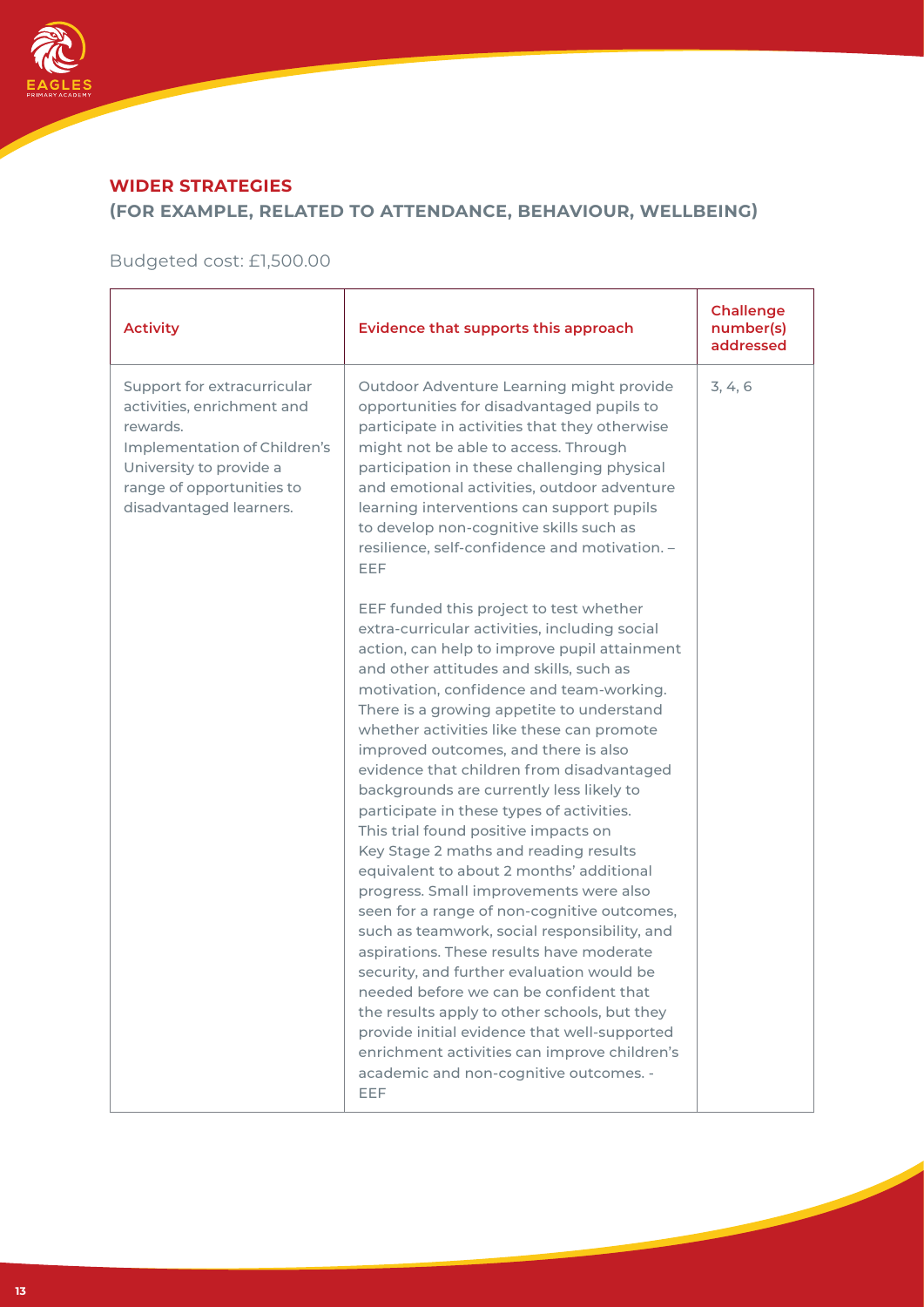

| Reading provision for<br>disadvantaged learners to<br>increase the children's love<br>of reading.<br>Book in a box programme.<br>Reading workshops for<br>parents.                                                                                                                                  | Effective parental engagement is<br>challenging but has the potential to improve<br>children's communication, language, and<br>literacy.<br>Promising strategies include encouraging<br>parents to read to children before they can<br>read, then to begin reading with children as<br>soon as they can; and running workshops<br>showing parents how to read and talk about<br>books with their children effectively. - EEF | 2, 3, 4, 6 |
|-----------------------------------------------------------------------------------------------------------------------------------------------------------------------------------------------------------------------------------------------------------------------------------------------------|------------------------------------------------------------------------------------------------------------------------------------------------------------------------------------------------------------------------------------------------------------------------------------------------------------------------------------------------------------------------------------------------------------------------------|------------|
| Contribution towards<br>swimming lessons provided<br>by the school.<br>Subsidies and financial<br>support for children eligible<br>for the pupil premium grant.<br>Contributions to be made in<br>order for them to take part in<br>school events (visits, visitors,<br>extra curricular clubs etc) | The breadth of life experiences gained<br>from extra-curricular activities, covering<br>the range of sporting, musical and artistic<br>domains, represent valuable opportunities in<br>themselves, irrespective of any measurable<br>educational or labour market outcomes. -<br><b>Social Mobility Commission</b>                                                                                                           | 3, 4, 6    |
| Parent/Teacher workshops<br>- opportunities for parents<br>to come in and see how and<br>what is being taught across<br>the school.                                                                                                                                                                 | The average impact of the Parental<br>engagement approaches is about an<br>additional four months' progress over the<br>course of a year. There are also higher<br>impacts for pupils with low prior attainment.<br>$-$ EEF                                                                                                                                                                                                  | 4          |

Ш

Total budgeted cost: £23,505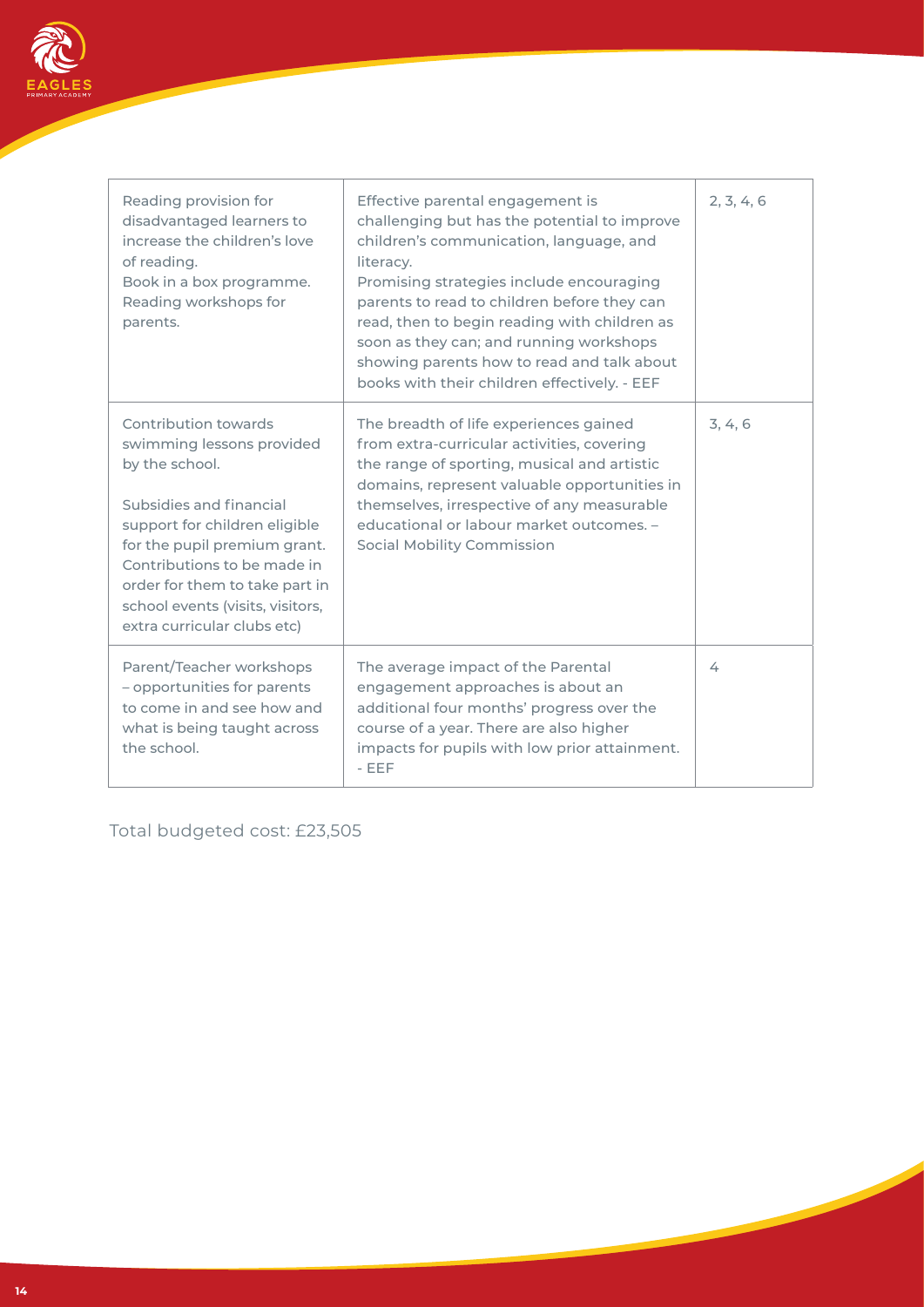

## **PART B: REVIEW OF OUTCOMES IN THE PREVIOUS ACADEMIC YEAR**

#### **PUPIL PREMIUM STRATEGY OUTCOMES**

This details the impact that our pupil premium activity had on pupils in the 2019 to 2021 academic year.

During both the academic years that this impact statement refers to, the country experienced two nationwide lockdowns (as a result of the Covid-19 pandemic), which saw the closure of schools for all but the children of key workers, and then later on, those who were deemed as disadvantaged.

This caused many complications with the planned strategies. Due to the cancellation of statutory assessments, it also meant that there were no new national benchmarks to measure against. Teachers have had to use their own judgements alongside summative assessment materials to provide teacher assessments. In addition to this and despite best efforts, not all pupils were able to access online learning and there were different levels of engagement from other pupils, which has resulted in further gaps.

Originally, Reading, Maths and Science in Key Stage 1 and Reading, Maths and GPS in Key Stage 2 were our main targets for 2019-2020 and then 2020-2021. We had planned to implement new initiatives in both to ensure that we give all our children the opportunity to reach their full potentials.

We track pupils' progress using Insight Tracking and we monitor progress regularly to ensure we implement interventions and support where necessary. Using Insight Tracking, we can personalise groups carefully to ensure we have a clear and robust understanding of the achievement of our Pupil Premium children. The allocation of specific TAs to boost achievement alongside the development of all our staff to provide high 'quality first teaching', help us to ensure we are meeting the needs of our Pupil Premium children.

Our attendance and welfare officer works closely with families regarding attendance and we will continue to work hard with families to ensure that attendance levels remain high.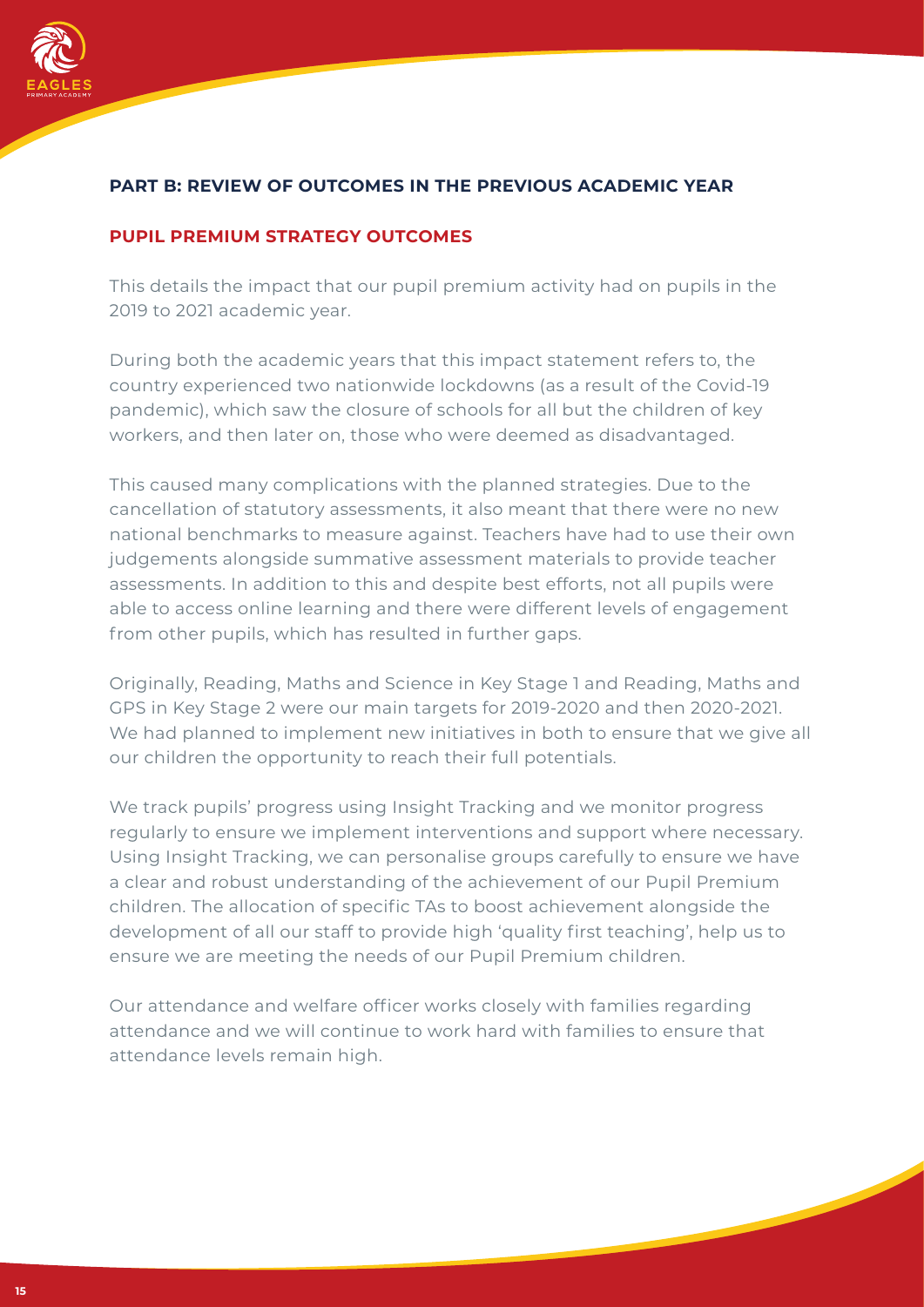

## Below are the RAG rated objectives from the previous strategy.

**Objective 1: To provide all children with high 'quality first teaching' (especially those eligible for PP funding) through well-planned lessons, an engaging curriculum and staff CPD and management.**

| <b>Interventions</b>                                                                                                                                                                                       | Impact                                                                                                                                                                                                                                                                                              |
|------------------------------------------------------------------------------------------------------------------------------------------------------------------------------------------------------------|-----------------------------------------------------------------------------------------------------------------------------------------------------------------------------------------------------------------------------------------------------------------------------------------------------|
| Staff CPD - Each member<br>of staff (SLT, Teachers and<br>Support Staff) were enrolled                                                                                                                     | Evidence from learning walks (20/21) that the quality of<br>teaching has improved.                                                                                                                                                                                                                  |
| on a variety of different courses<br>with the aim to improve<br>'quality first teaching'. Courses<br>included coaching, NPQs                                                                               | It is evident that teachers are using the training they<br>have been provided with.<br>Staff have delivered training sessions to other members<br>of staff to pass on the skills they have learned.                                                                                                 |
| and outstanding teaching<br>programmes.                                                                                                                                                                    | Links with the Maths Hub and English Hub have shown<br>gaps in teaching and resources. Training has been                                                                                                                                                                                            |
| Development of the core<br>subjects via subject leads. This<br>involved joining local Maths and<br>English Hubs. Purchasing new<br>resources. Additional training                                          | provided and/or planned to fill these gaps. Resources<br>have been purchased and organised in order for children<br>to maximise their learning. Due to COVID, impact of this<br>cannot be measured at this current time.                                                                            |
| for staff.                                                                                                                                                                                                 | The school's curriculum has been developed and subject<br>leaders have provided clear overviews of their subjects.                                                                                                                                                                                  |
| Development of the school's<br>curriculum through a<br>consultant to ensure all national<br>curriculum objectives are<br>being delivered and that the<br>curriculum is engaging and<br>purposeful for all. | The impact of this is that teachers are more confident<br>on what they have to deliver and that lessons will be<br>purposeful and link to the national curriculum. The<br>impact on pupils (especially disadvantaged pupils) will<br>come the following year as the curriculum becomes<br>embedded. |
| Purpose of the above was to<br>provide all pupils (especially<br>those eligible for the PP<br>funding) with high 'quality first<br>teaching'.                                                              |                                                                                                                                                                                                                                                                                                     |
|                                                                                                                                                                                                            |                                                                                                                                                                                                                                                                                                     |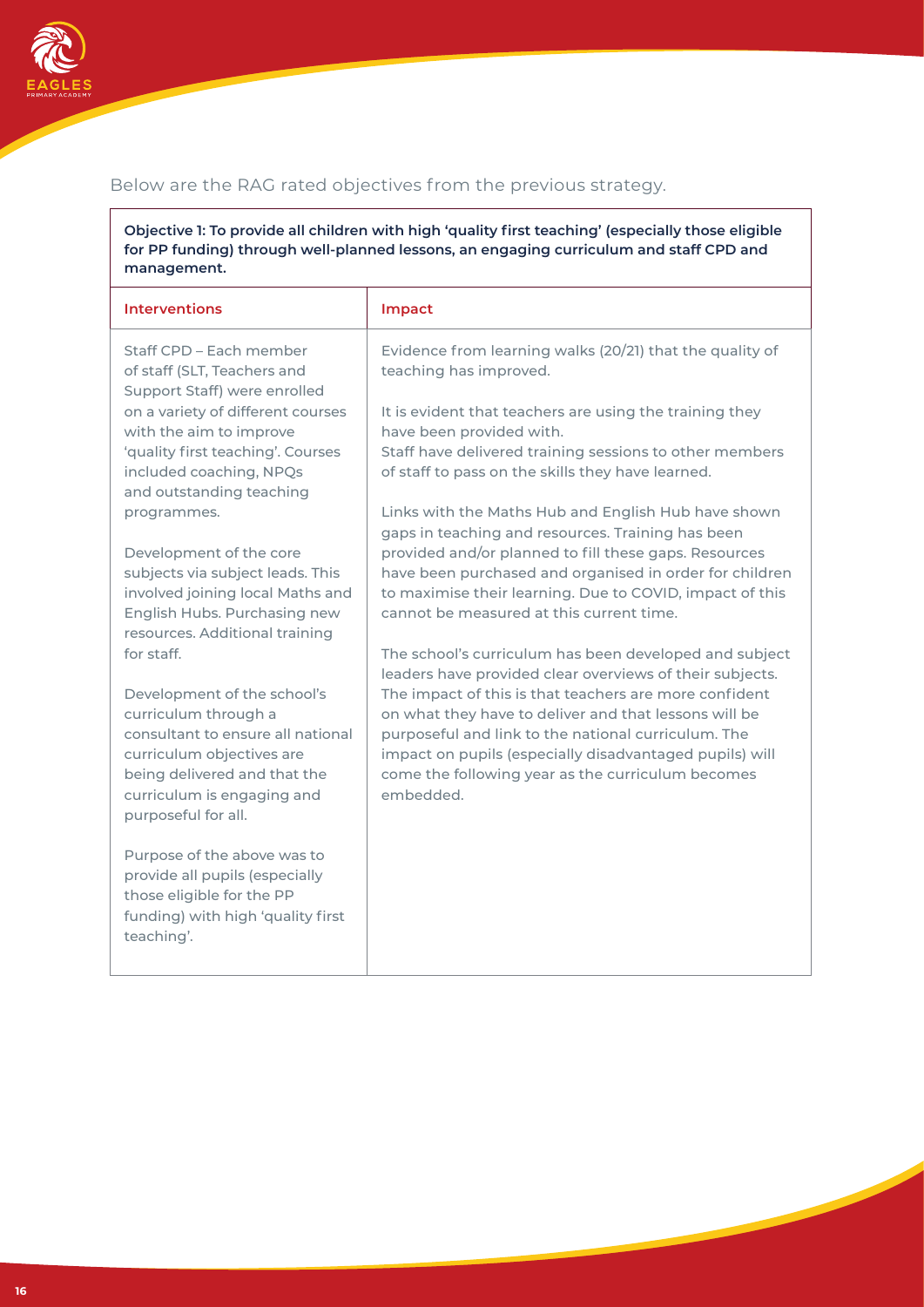

**Objective 2: To have no difference in attainment between disadvantaged learners and those non-disadvantaged learners in Reading, Writing and Maths (Diminished difference). To have disadvantaged learners make the same level of progress as their non-disadvantaged peers.**

| <b>Interventions</b>                                                                                                                                                                           | Impact                                                                                                                                                                                                                                         |
|------------------------------------------------------------------------------------------------------------------------------------------------------------------------------------------------|------------------------------------------------------------------------------------------------------------------------------------------------------------------------------------------------------------------------------------------------|
| Teaching assistants employed<br>to provide support in lessons<br>and provide interventions in the<br>afternoons.                                                                               | Due to COVID-19 there have been no statutory<br>assessments with the exception of the Year 2 phonics<br>check in Autumn 2020.<br>Due to the impact of the nationwide lockdown, many of<br>the planned interventions were unable to take place. |
| Small group targeted<br>interventions. Focus on small<br>numbers of students such two,<br>three, four or five. The aim is to<br>provide support for pupils who<br>require intervention to make | Attainment:<br>KS1 % Difference (Non vs Dis)<br>Reading: -56%<br>Writing: -29%<br>Maths: -25%<br>KS2 % difference (Non vs Dis)                                                                                                                 |
| accelerated progress. A key<br>focus was on Reading, Maths<br>and Science in KSI and Reading,<br>Maths and GPS in KS2.                                                                         | Reading: -20%<br>Writing: -9%<br>Maths: -22%<br>Progress:<br>KS1 % Difference (Non vs Dis)                                                                                                                                                     |
| Summative assessments<br>bought in to allow tracking of<br>pupil progress and attainment.<br>Assessments also used by<br>teachers to identify gaps within<br>the pupil's learning.             | Reading: - 19%<br>Writing: +17%<br>Maths: -23%<br>KS2 % Difference (Non vs Dis)<br>Reading: 0%<br>Writing: +7%<br>Maths: +2%                                                                                                                   |
| Teachers to provide quality<br>marking and feedback to<br>disadvantaged learners.<br>Disadvantaged learners to have<br>conferencing time allocated.                                            | Impact from the previous year is difficult to measure due<br>to results being teacher assessments and the massive<br>interuptions that the lockdowns caused to face-to-face<br>learning.                                                       |
|                                                                                                                                                                                                | Reading (EXS+)<br>Spring: 29%<br>14% boost<br>Summer: 43%<br>Writing (EXS+)<br>Spring: 0%                                                                                                                                                      |
|                                                                                                                                                                                                | Summer: 43%<br>43% boost<br>Maths (EXS+)<br>Spring: 14%<br>Summer: 43%<br>29% boost                                                                                                                                                            |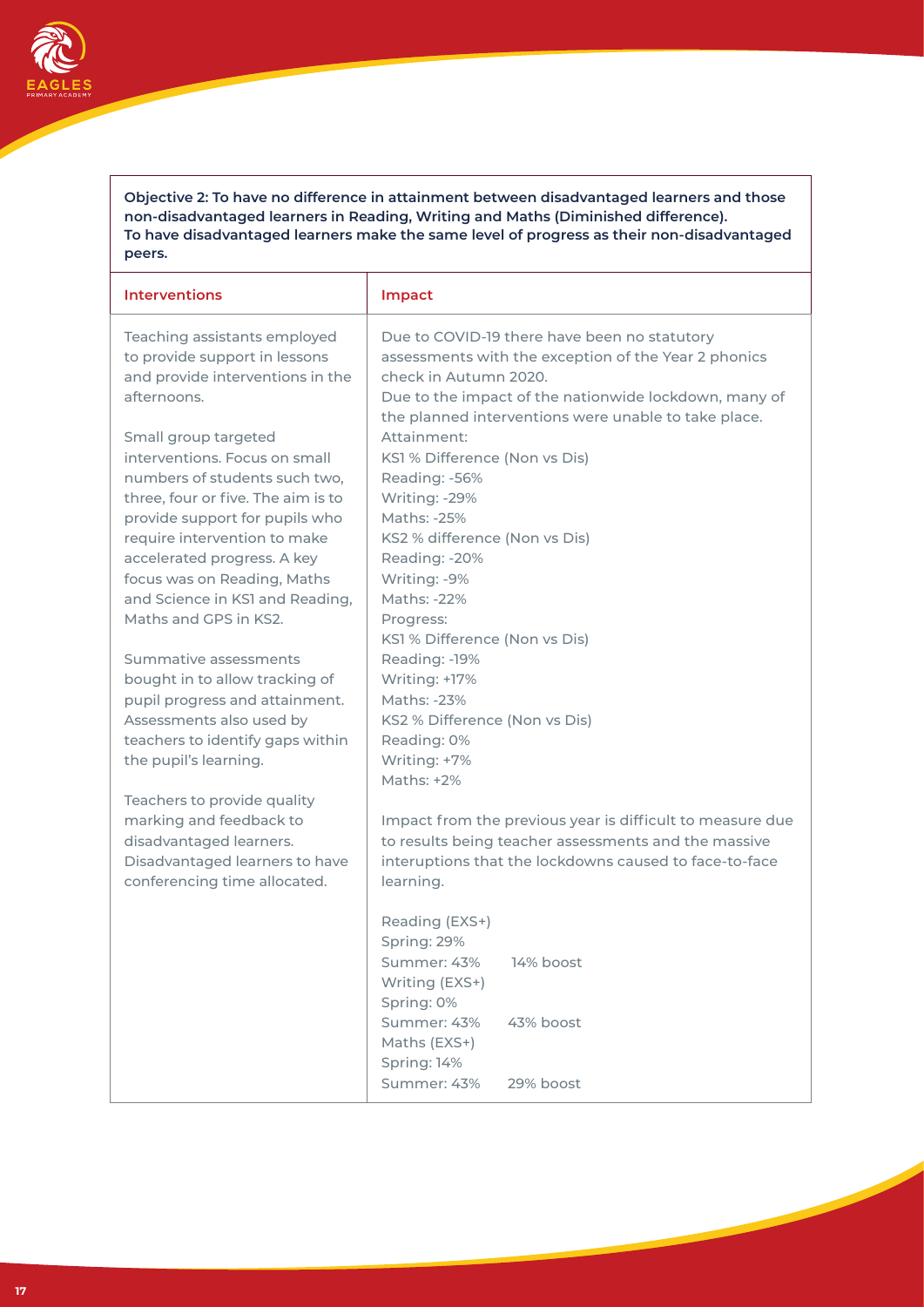

| Objective 3: To have clearly defined system for small group interventions and nurture with |  |
|--------------------------------------------------------------------------------------------|--|
| identified pupils to improve outcomes in all subjects.                                     |  |

| <b>Interventions</b>                                                                                                                                   | Impact                                                                                                                                                                                                                                                                                      |
|--------------------------------------------------------------------------------------------------------------------------------------------------------|---------------------------------------------------------------------------------------------------------------------------------------------------------------------------------------------------------------------------------------------------------------------------------------------|
| Teaching assistants employed<br>to provide support in lessons<br>and provide interventions in the<br>afternoons.                                       | Interventions were resourced and ready to run – Impact<br>will be seen in the next academic year once children have<br>had a full round of interventions and no interruptions.                                                                                                              |
| Time allocated to TAs in<br>the afternoon to support<br>disadvantaged pupils with any<br>misconceptions/mistakes made<br>in their core lessons.        | Catch-Up<br>Despite the gap in attainment, catch-up interventions<br>were largely successful in KSI. It can been seen that these<br>children were making more progress than their peers<br>in Writing and Maths. The gap between their peers in<br>Reading was very small (see above data). |
| Specialised interventions<br>(speaking and listening,<br>cognitive, social and emotional)<br>take place in the afternoons to<br>address various needs. | Interventions for KS2 will be evaluated as the gaps in<br>progress were still large (see above data).<br>Disadvantaged pupils were invited in for face to face<br>lessons during the second nationwide closure of schools.                                                                  |
| <b>CATCH-UP</b><br>Additional support staff were<br>employed to solely focus on<br>student catch-up. Interventions<br>were ran throughout the day.     |                                                                                                                                                                                                                                                                                             |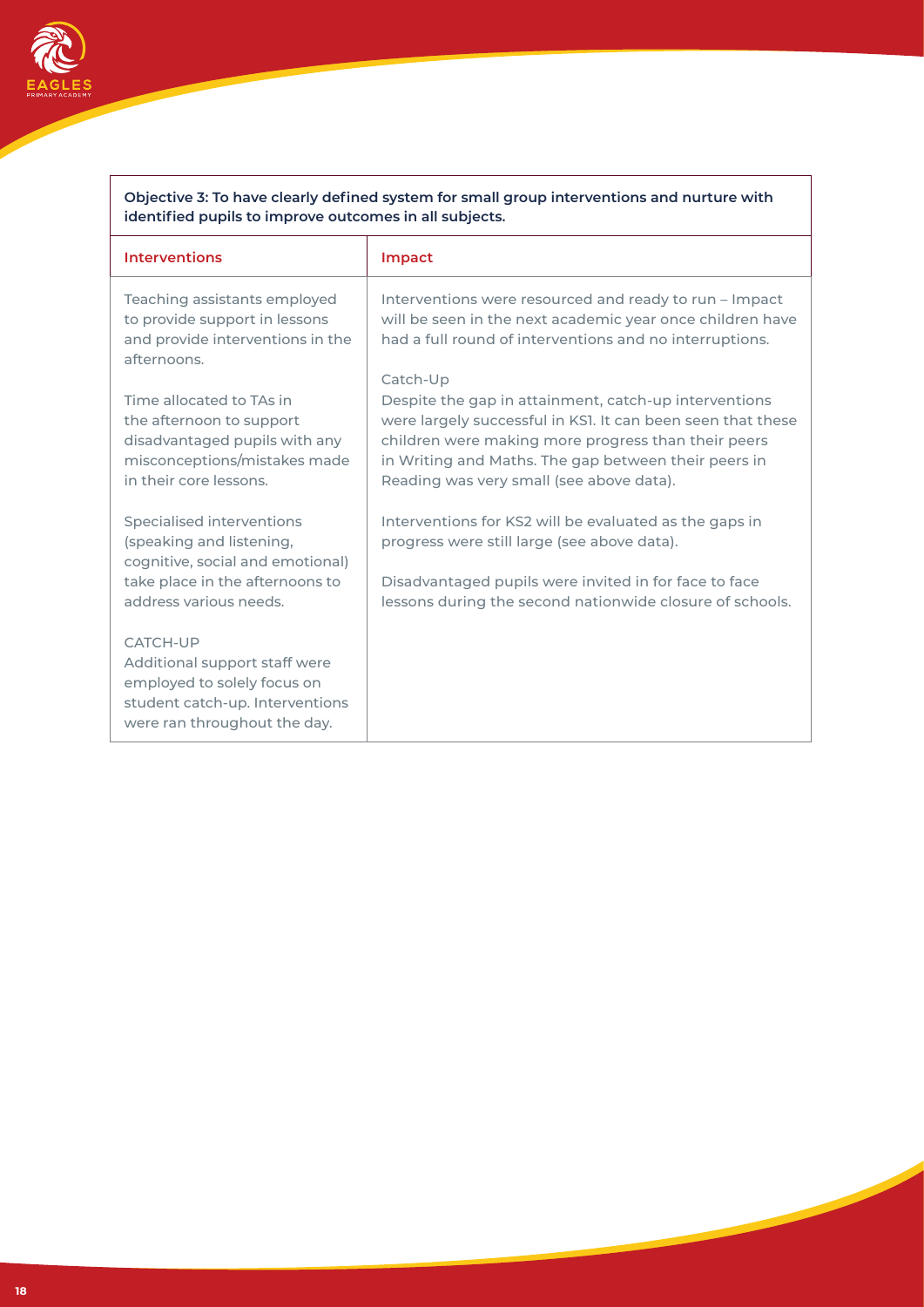

#### **Objective 4: To have resilient children developing confidence through activities relating to school values and improved approaches to learning and academic aspiration.**

| <b>Interventions</b>                                                                | Impact                                                                                                                                                                                                                               |
|-------------------------------------------------------------------------------------|--------------------------------------------------------------------------------------------------------------------------------------------------------------------------------------------------------------------------------------|
| Swimming lessons provided to<br>children.                                           | Due to COVID-19 and the nationwide lockdown, many of<br>the planned additional activities for 2019/20 and 2020/21<br>were unfortunately impacted upon.                                                                               |
| Extra-curricular clubs arranged<br>through the school by staff.                     | Up until March 2020,<br>Year 5 pupils had the opportunity to go swimming.<br>Planned swimming sessions for other year groups were<br>cancelled due to the temporary closure of the leisure<br>centre.                                |
| Coaches (Active 360) within<br>school time to deliver rugby<br>training for pupils. |                                                                                                                                                                                                                                      |
| Extra-curricular clubs provided<br>by external providers.                           | From March 2020, extra-curricular clubs and educational<br>visits were postponed until 2021/22 academic year.                                                                                                                        |
| A variety of subsidised (and<br>paid) educational visitors and<br>visits.           | Active 360 provided sports coaching during 2020/21 with<br>the exception of the short remote learning period (Jan-<br>Mar). Years 1-6 all had the opportunity to have coaching<br>lessons. Feedback from pupils was highly positive. |
| Development of character                                                            |                                                                                                                                                                                                                                      |
| education within the school<br>setting.                                             | With the addition of the remote learning provided by<br>teachers, disadvantaged pupils had access to a wealth of<br>resources through the school's learning hub (accessed<br>via the website).                                       |
|                                                                                     | All disadvantaged pupils were provided with a digital<br>device - additional devices were provided if there was<br>more than one child in the family needing a device (DfE<br>only provided one per family).                         |
|                                                                                     | As well as delivering disadvantaged pupils' free school<br>meals, each family was offered a food hamper up until<br>the introduction of vouchers.                                                                                    |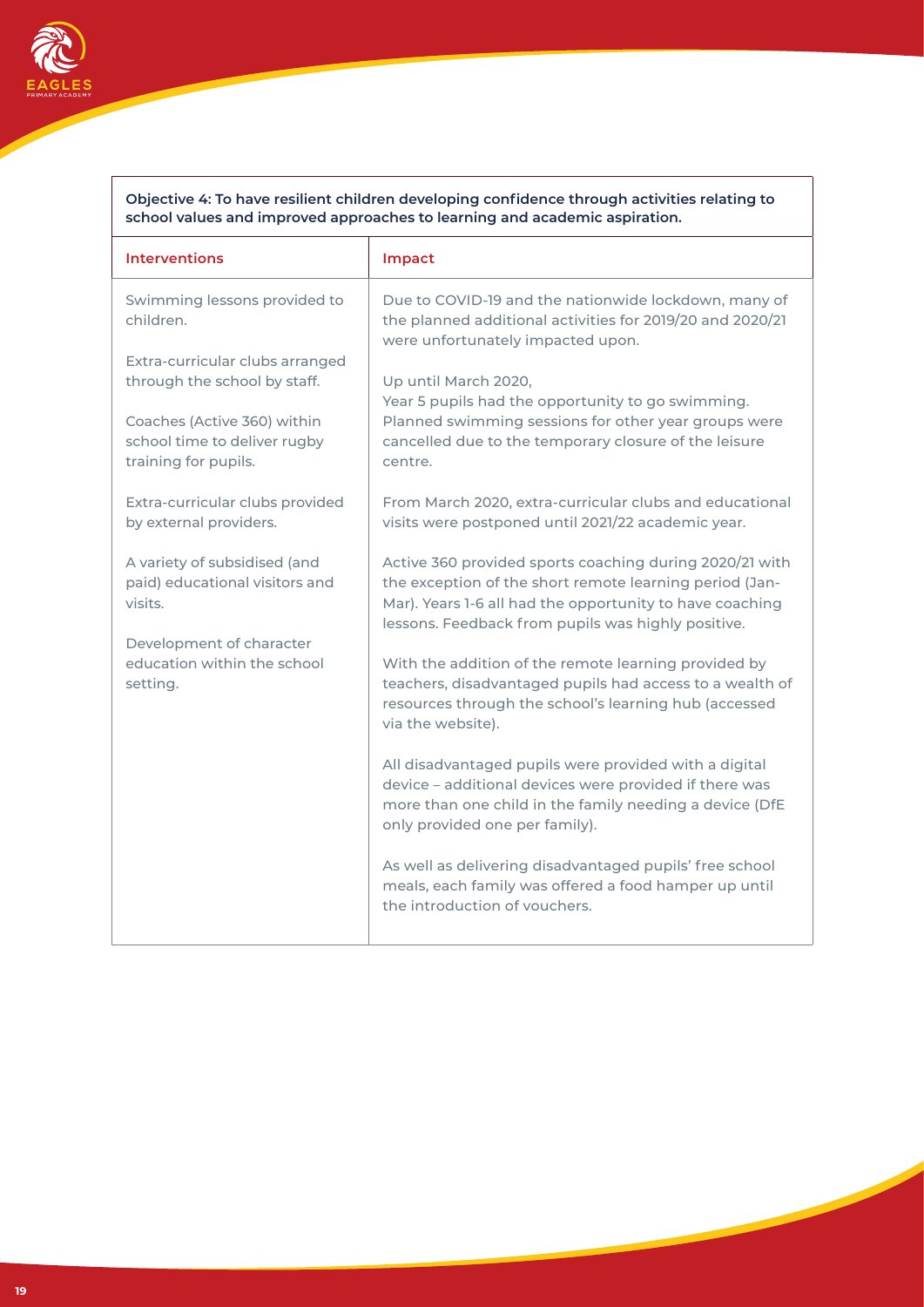

## **EXTERNALLY PROVIDED PROGRAMMES**

**Please include the names of any non-DfE programmes that you purchased in the previous academic year. This will help the Department for Education identify which ones are popular in England.**

| Programme | <b>Provider</b> |
|-----------|-----------------|
|           |                 |
|           |                 |
|           |                 |
|           |                 |
|           |                 |
|           |                 |
|           |                 |
|           |                 |
|           |                 |
|           |                 |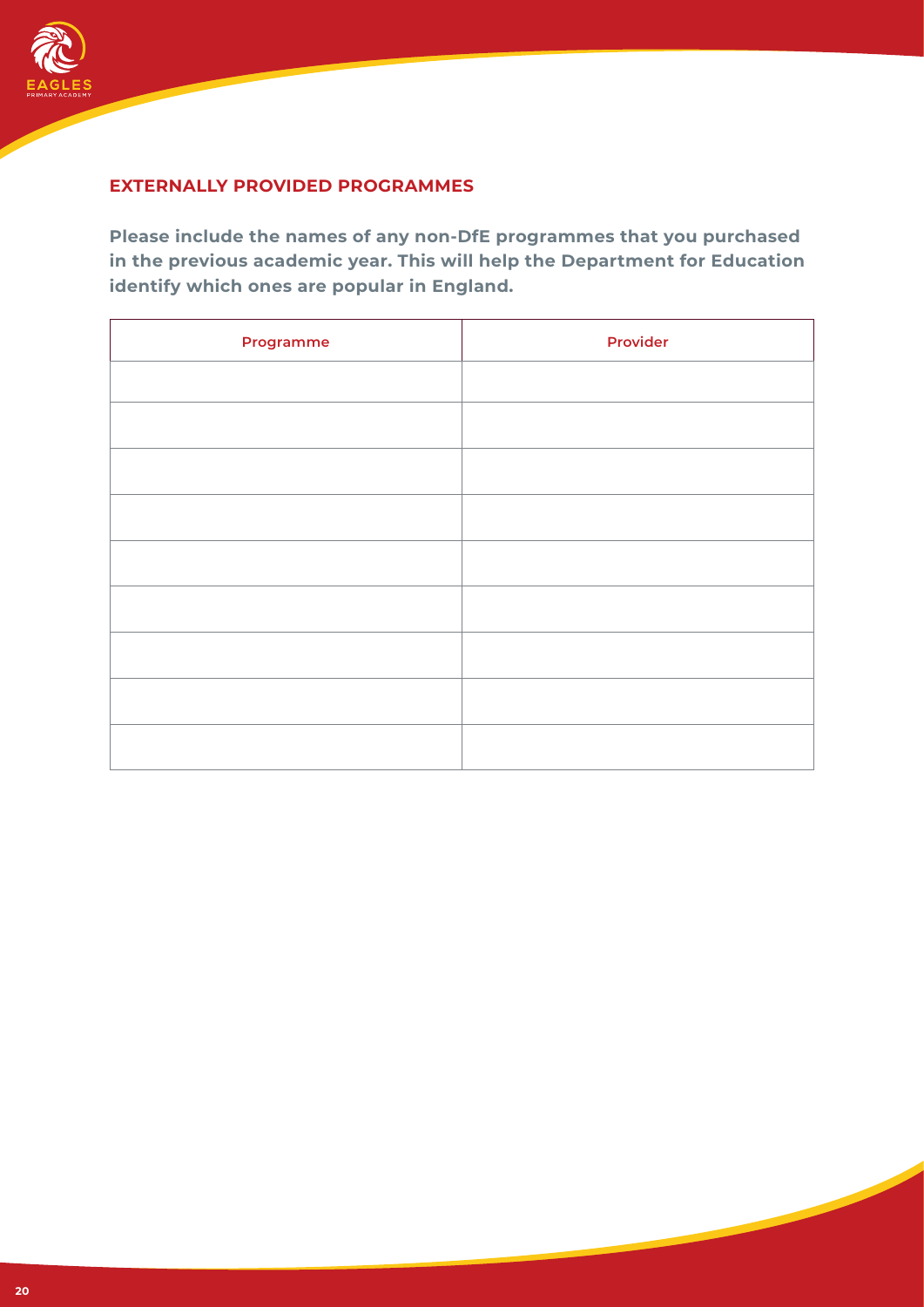

## **SERVICE PUPIL PREMIUM FUNDING (OPTIONAL)**

**Objective 1: Children who are new to the school are quickly assessed in order for teachers to plan accordingly. Interventions will be put into place to address gaps in learning, which can have a detrimental social and emotional impact. Historic attendance data will used to identify pupils for early attendance interventions.**

| <b>Interventions</b>                                 | Impact                                                                                                       |
|------------------------------------------------------|--------------------------------------------------------------------------------------------------------------|
| High 'quality first teaching'.                       | The nationwide lockdowns had a huge impact on the<br>pupils. The period of remote learning made it difficult |
| A range of interventions in                          | to assess new pupil's gaps and provide the necessary                                                         |
| place to meet the needs of the                       | interventions. Interventions and catch-up took place                                                         |
| pupils (speaking and listening,                      | when back in school.                                                                                         |
| cognitive, social and emotional).                    |                                                                                                              |
|                                                      | Attainment:                                                                                                  |
| Interventions focusing on<br>Reading/Writing in KS2. | KS1 % Difference (Non vs SPP)<br>Reading: +25%                                                               |
|                                                      | Writing: +23%                                                                                                |
| Assessment materials available                       | Maths: +18%                                                                                                  |
| for the assessment of new                            | KS2 % difference (Non vs SPP)                                                                                |
| pupils. Assessment tools use to                      | Reading: -5%                                                                                                 |
| track pupils and their gaps.                         | Writing: -7%                                                                                                 |
|                                                      | Maths: -3%                                                                                                   |
| Development of the school's                          | Progress:                                                                                                    |
| curriculum offer.                                    | KS1 % Difference (Non vs SPP)                                                                                |
|                                                      | Reading: - 13%                                                                                               |
|                                                      | Writing: -8%                                                                                                 |
|                                                      | Maths: $+6\%$                                                                                                |
|                                                      | KS2 % Difference (Non vs SPP)                                                                                |
|                                                      | Reading: +13%                                                                                                |
|                                                      | Writing: +19%<br>Maths: +20%                                                                                 |
|                                                      |                                                                                                              |
|                                                      | Although the differences are favourable, pupils were still                                                   |
|                                                      | not meeting national results. However, there is a clear                                                      |
|                                                      | boost to attainment between Spring (return to school                                                         |
|                                                      | after remote learning) and Summer of 2021. All results are                                                   |
|                                                      | based on teacher assessments backed up by the schools                                                        |
|                                                      | chosen summative assessments.                                                                                |
|                                                      | Reading (EXS+)                                                                                               |
|                                                      | Spring: 42%                                                                                                  |
|                                                      | Summer: 62%<br>20% boost                                                                                     |
|                                                      | Writing (EXS+)                                                                                               |
|                                                      | Spring: 29%                                                                                                  |
|                                                      | Summer: 51%<br>22% boost                                                                                     |
|                                                      | Maths (EXS+)                                                                                                 |
|                                                      | Spring: 34%<br>Summer: 64%<br>30% boost                                                                      |
|                                                      |                                                                                                              |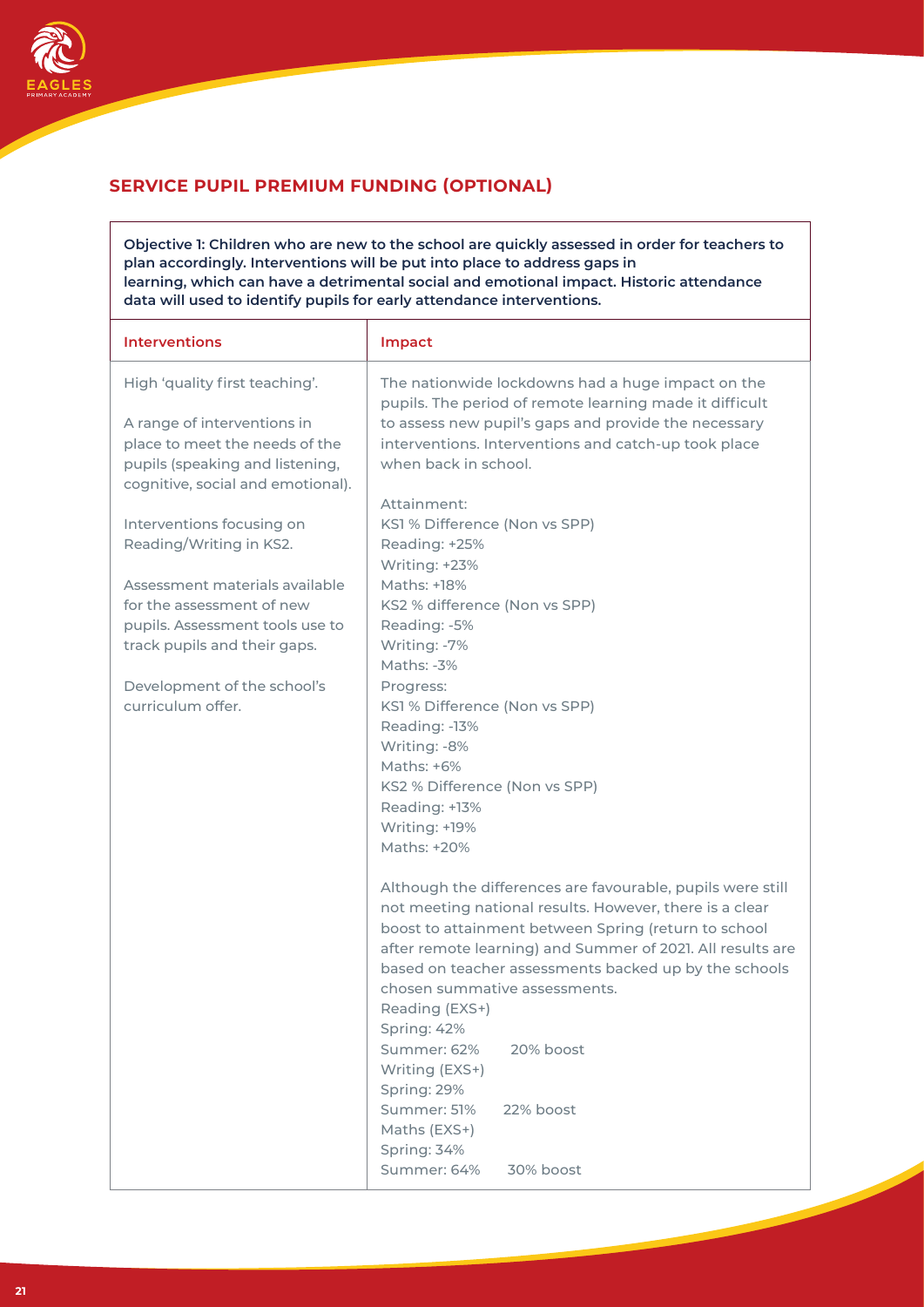#### **Objective 2: To have pupils receiving pastoral support through 'Thrive' trained staff in order to help them access their learning.**

**To have improved attitudes to learning and a greater understanding of the importance of education leading to increased aspirations. Jigsaw will be used to cover aspirations and regular discussions and aims/goals. Resilience will be built and confidence developed through education of the school's values and allowing pupils to take risks and learn from their mistakes.**

| <b>Interventions</b>                                                                                                                     | Impact                                                                                                                                                           |
|------------------------------------------------------------------------------------------------------------------------------------------|------------------------------------------------------------------------------------------------------------------------------------------------------------------|
| Thrive resources and training<br>for staff.                                                                                              | Thrive assessments were completed however Thrive<br>sessions could not take place due to school Covid-19<br>procedures. Assessments and sessions will be renewed |
| Thrive assessments and thrive<br>sessions with lead practitioners.                                                                       | for the next academic year.                                                                                                                                      |
| Camo club for children whose                                                                                                             | Camo club ran from Sept 2019 to March 2020. The<br>club was successful (as determined by pupil voice).                                                           |
| parents are deployed.                                                                                                                    | Unfortunately, Covid-19 meant that the club had to be<br>postponed.                                                                                              |
| In house behaviour specialist.                                                                                                           |                                                                                                                                                                  |
| This member of staff will work<br>with pupils to better their<br>behaviours and attitudes. They                                          | The classroom environments were calm and the majority<br>of pupils were engaged.                                                                                 |
| will also work with staff to<br>ensure the behaviour policy is<br>being following, de-escalation                                         | The number of service children with behaviour incidents<br>pupils decreased dramatically.                                                                        |
| strategies are in place, team-<br>teach, support plans are<br>drawn up and they will provide                                             | PSHE lessons were taught regularly and staff were<br>confident in delivering these sessions.                                                                     |
| workshops.                                                                                                                               | Attendance of military pupils was above/around national.<br>Spring: 97.4%                                                                                        |
| Development of the PSHE<br>curriculum.                                                                                                   | Summer: 96%                                                                                                                                                      |
| Covid-19 - Introduction of a<br>'reconnection' programme.<br>The programme is to enable<br>children relearn learning                     |                                                                                                                                                                  |
| behaviours after being out<br>of school for a long period. It<br>was also developed with their<br>wellbeing and mental state in<br>mind. |                                                                                                                                                                  |
| Pastoral support for parents.                                                                                                            |                                                                                                                                                                  |